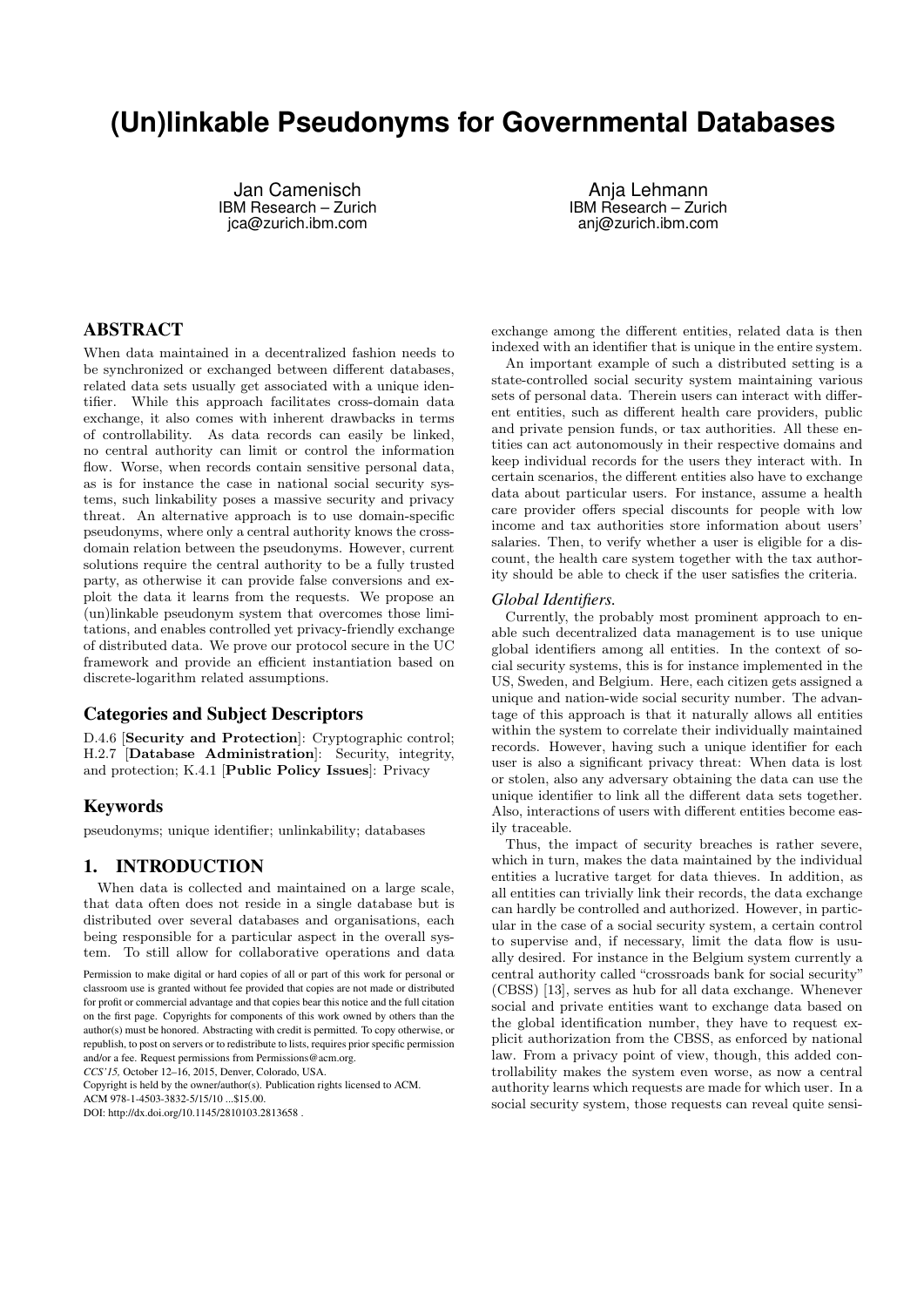tive information itself. For instance, in the example outlined above, the central authority would learn from the requests which persons suffer from health issues and probably have low or no income, even if it has no access to the health and tax records itself. Also in terms of security it still assumes that all entities behave honestly and do not correlate their records without approval of the central authority.

## *Pseudonyms & Controlled Conversion.*

Having such a central authority actually allows for a more privacy-friendly solution. Namely, a central authority (that we call *converter*) could derive and distribute entity-specific identifiers (aka pseudonyms), in a way that pseudonyms known by different entities can only be linked with the help of the converter. Thus, it would then even be technically enforced that different entities have to request permission from the converter, as without its help they would not be able to connect their records anymore. Of course, the latter argument only holds if the data sets maintained by the entities do not contain other unique identifying information which allows linkage without using the pseudonyms.

Such a pseudonymous identification system clearly improves the controllability of the data exchanges and also avoids imposing a unique identifier that makes the user traceable by default. Both are significant advantages compared with the solution where only a single global identifier is used throughout the entire system. However, as now the converter is indeed required in every request it yields a powerful entity that still must be trusted to not exploit the information it gathers.

## *Existing Solutions.*

In existing solutions, the need to fully trust the converter seems in fact inherent. A similar pseudonymous framework using a central converter is for instance described by Galindo and Verheul [20]. Therein, the converter computes a pseudonym  $nym_{i,A}$  based on main identifier  $uid_i$  and for server  $S_A$ , as  $nym_{i,A} = \text{Enc}(k_A, uid_i)$ , where Enc is a blockcipher and  $k_A$  a symmetric key that the converter has chosen for  $S_A$ , but is only known to the converter. When an entity  $S_A$  then wishes to request some data for  $nym_{i,A}$ from another entity  $S_B$ , it sends the pseudonym to the converter. The converter then decrypts  $nym<sub>i,A</sub>$  to obtain  $uid_i$  and derives the local pseudonym  $nym_{i,B}$  by computing  $nym_{i,B} = \textsf{Enc}(k_B, uid_i)$  for the key  $k_B$  it had chosen for  $S_B$ . Thus, here the converter is necessarily modeled as a trusted third party, as it always learns the generated pseudonyms, the underlying  $uid_i$  and also has full control over the translations it provides (i.e., a corrupt converter could transform pseudonyms arbitrarily).

Another example is the Austrian eID system [12], which is one of the few eID solutions that allows one to derive entity-specific pseudonyms from the unique social security number. However, it currently only supports that unlinkable pseudonyms are created by the users themselves, but it does not consider a central authority that can provide a conversion service on a large scale. It is easy to imagine though, how such a converter could be realized. Roughly, a pseudonym  $nym_{i,A}$  is computed as  $H(\mathsf{Enc}(k, \mathit{uid}_i)||\mathcal{S}_A)$ , i.e., the encrypted main user identifier  $uid_i$  and the identifier of the respective entity  $S_A$  are concatenated and the hash value of both yields the pseudonym. Here, the key  $k$  is a global key that is used for all pseudonyms, but is again only known to the converter. In order to enable conversions be-

tween pseudonyms, the converter could simply keep a table with the related hash values and then perform the conversion based on looking up the corresponding value.

Hereby, the trust requirements for the converter can actually be reduced if one considers pseudonym generation and conversion as two different tasks. Then, only the entity responsible for pseudonym generation would have to know the key  $k$  under which the user identifiers are encrypted, whereas the converter merely keeps the hash table with the related pseudonyms. The converter would then only know which pseudonyms belong together, but can not determine for which particular user they are standing for. Thus, also during conversion, a malicious converter does not learn the particular user for which a conversion is requested anymore, but only his pseudonym.

However, the converter can still link all requests that are made for the same (unknown) user. As each query usually leaks some context information itself, being able to link all that information together might still allow the converter to fully identify the concrete user behind a pseudonym. For instance, regular queries for the same pseudonym to the pension fund might indicate that the person behind the pseudonym is older than 60 years, and queries to entities that are associated with a certain region such as local municipalities further reveal the place that person might live in.

Via the comparable CBSS authority in Belgium, several hundreds of million messages are exchanged every year, with a peak of 806 million messages in 2009. Using those values as a reference for the social security use case, one has to assume that a converter learning "only" the requests and their relation would still obtain a significant amount of context data. How context information and meta data can be leveraged to fully de-anonymize pseudonymized data sets, was recently impressively demonstrated for "anonymized" credit card transactions [15] and in the Netflix and AOL incidents [21, 5].

Thus, from a privacy and a security perspective it is clearly desirable to minimize the information a converter can collect as much as possible. This means, the converter should not even learn which requests relate to which pseudonyms.

#### *Other Related Work.*

There exists a line of work on reversible pseudonymization of data records, in particular in the eHealth context, aiming at de-sensitizing patient records [1, 22, 14, 8, 24]. The main focus in these works is to derive pseudonyms from unique patient identifiers, such that the pseudonyms do not reveal any information about the patient anymore, yet allow de-anonymization by a trusted party (or a combination of several semi-trusted parties). However, in all solutions, pseudonym generation must be repetitively unambiguous to preserve the correlation between all pseudonymized records. Consequently, data exchange is trivial and does not require a converter. Thus, pseudonyms are linkable by default, whereas our approach is the opposite: pseudonyms should be unlinkable by default, yet preserve the correlation which allows to re-establish the linkage only if necessary via a (potentially untrusted) converter.

#### *Our Contribution.*

In this paper we tackle the challenge of enabling privacyfriendly yet controlled data exchange in a decentralized system. That is, we propose an (un)linkable pseudonym system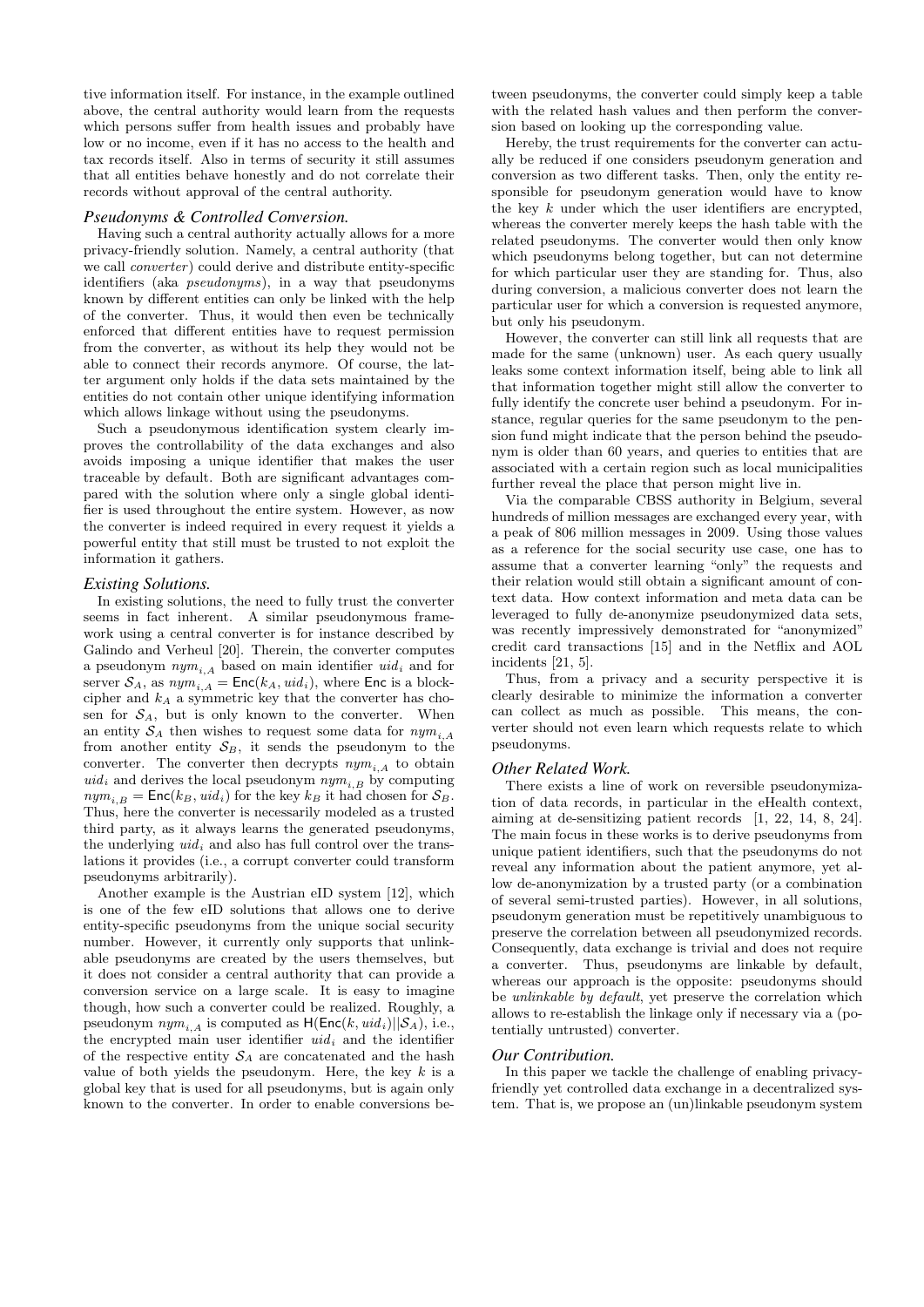where a converter serves as central hub to ensure controllability. The converter establishes individual pseudonyms for each server derived from a unique main identifier that every user has, but without learning the derived pseudonyms. The converter is still the only authority that can link different pseudonyms together, but it does not learn the particular user or pseudonym for which such a translation is requested. The converter can not even tell if two data exchanges were done for the same pseudonym or for two different ones. Thus, the only information the converter still learns is that a server  $S_A$  wants to access data from a server  $S_B$ . We consider this to be the right amount of information to balance control and privacy. For instance for the use case of a social security system, it might be allowed that the health care provider can request data from the tax authority but should not be able to access the criminal records of its registered users. Thus, there is no need to learn for which particular user a request is made, or whether several requests belong together. In our system, the converter is able to provide such access control but does not learn any additional information from the queries.

We start by formally defining the functional and security properties such an (un)linkable pseudonym system should ideally provide. Our definition is formulated in the universal composability framework, and thus comes with strong guarantees when composed with other UC secure protocols. We then describe our system using generic building blocks.

The idea of our solution to build pseudonyms by adding several layers of randomness to the user identifier, such that they allow for consistent (and blind) conversions yet hide the contained identifier towards the servers. Roughly, to generate a pseudonym  $\eta_{i,A}$  for a user  $uid_i$  on server  $\mathcal{S}_A$ , the converter first applies a verifiable PRF on  $uid_i$  and then raises the derived value to a secret exponent that it assigns for each server. The trick thereby is that those secret keys are known only to the converter, but not to the servers.

Now, consider the blind conversion procedure. It can of course be realized with a generic multiparty protocol, where the first server  $S_A$  inputs the pseudonym to be converted and the converter inputs all its secret keys, and the output of the second server  $S_B$  would be the converted pseudonym, provided that the input by  $S_A$  was a indeed a valid pseudonym. However, such a computation would be rather inefficient. We therefore aim to construct a specific protocol that achieves this efficiently.

We propose a blind conversion protocol that performs the conversion on encrypted pseudonyms, using a homomorphic encryption scheme. To transform a pseudonym from one server to another, the converter then exponentiates the encrypted pseudonym with the quotient of the secret keys of the two servers. The challenge is to make that entire process verifiable, ensuring that the conversion is done in a consistent way but without harming the privacy properties.

To ensure controllability in the sense that a server can only request conversions for pseudonyms it legitimately obtained via the converter, we also make use of a novel building block which we call dual-mode signatures. Those allow to obtain signatures on encrypted messages, which can then be "decrypted" to a signature on the underlying plaintext message. We also provide a concrete construction for those signatures based on the recent signature scheme by Abe et al. [2], which might be of independent interest. Our dualmode signatures can be seen as a spezialised variant of commuting signatures [19], and therefore allow for more efficient schemes.

Finally, we prove that our protocol realizes our ideal functionality based on the security of the building blocks. We also provide concrete instantiations for all generic building blocks used in our construction which already come with optimizations and enhance the efficiency of our solution. When instantiated with the suggested primitives, our protocol is secure based on discrete-logarithm related assumptions.

# 2. SECURITY DEFINITION

In this section we first informally discuss the main entities and procedures in our (un)linkable pseudonym system and then define the desired security properties by describing how an ideal functionality would handle that task.

For the sake of simplicity, we will speak about user identifier  $uid_i$ , whenever we mean a unique identifier to which several distributed data sets should be related. However, it should not be misunderstood that our system is restricted to user data, as it can handle arbitrary related data sets distributed over several servers. The main entities in our system are a converter X and a set of servers  $S = \{S_A, S_B, \dots\}$ .

The converter  $\mathcal X$  is the central authority that blindly derives and converts the (un)linkable pseudonyms. More precisely, for a user identifier  $uid_i$  and server identifier  $S_A$ , the converter can establish the server-specific pseudonym  $nym_{i,A}$ . However, this must be done in a way that only  $S_A$ is privy of the resulted  $nym_{i,A}$ .

All generated pseudonyms can also be verified by the servers. In particular, if a server  $S_A$  does know the underlying  $uid_i$ , and the converter allows for verification, it can check that  $nym_{i,A}$  is indeed derived from  $uid_i$ . This is crucial to allow for a secure migration from an existing indexing system based on unique  $uid_i$ 's to our pseudonymous system. However, such a verification must be explicitly allowed by the converter. Without his approval, a server even when knowing some  $uid_i$  could not verify whether it belongs to a certain pseudonym  $\eta y m_{i,A}$  or not.

A server  $S_A$  can then maintain data for some user  $uid_i$ who is known to him as  $nym_{i,A}$ . If  $S_A$  wants to access some data for the same underlying user from another server  $S_B$ , it must initiate a conversion request via the converter. The converter is the only entity that can transform a pseudonym  $\eta y m_{i,A}$  into  $\eta y m_{i,B}$ . However, X executes the conversion function in a blind manner, i.e., without learning  $nym_{i,A}$ ,  $nym_{i,B}$ , the underlying uid<sub>i</sub> or even if two requests are made for the same pseudonym or not. If a conversion is granted by  $\mathcal{X}$ , only  $\mathcal{S}_B$  will learn the converted pseudonym  $nym_{i,B}$ . The subsequent data exchange between  $S_A$  and  $S_B$ can be handled using the query identifier qid that is used in the request and is mapped to  $\eta_{i,A}$  on  $\mathcal{S}_A$ 's and to  $\eta_{i,B}$ on  $S_B$ 's domain.

Apart from all the privacy features it is of course crucial that pseudonyms are generated and converted in a consistent way. More precisely, the generated pseudonyms  $nym<sub>i</sub>$ must be unique for each server domain  $S_A$  and the conversion must be transitive and consistent with the pseudonym generation.

# 2.1 Ideal Functionality

We now formally define such an (un)linkable pseudonym system with blind conversion by describing an ideal functionality in the universal composability (UC) framework [11],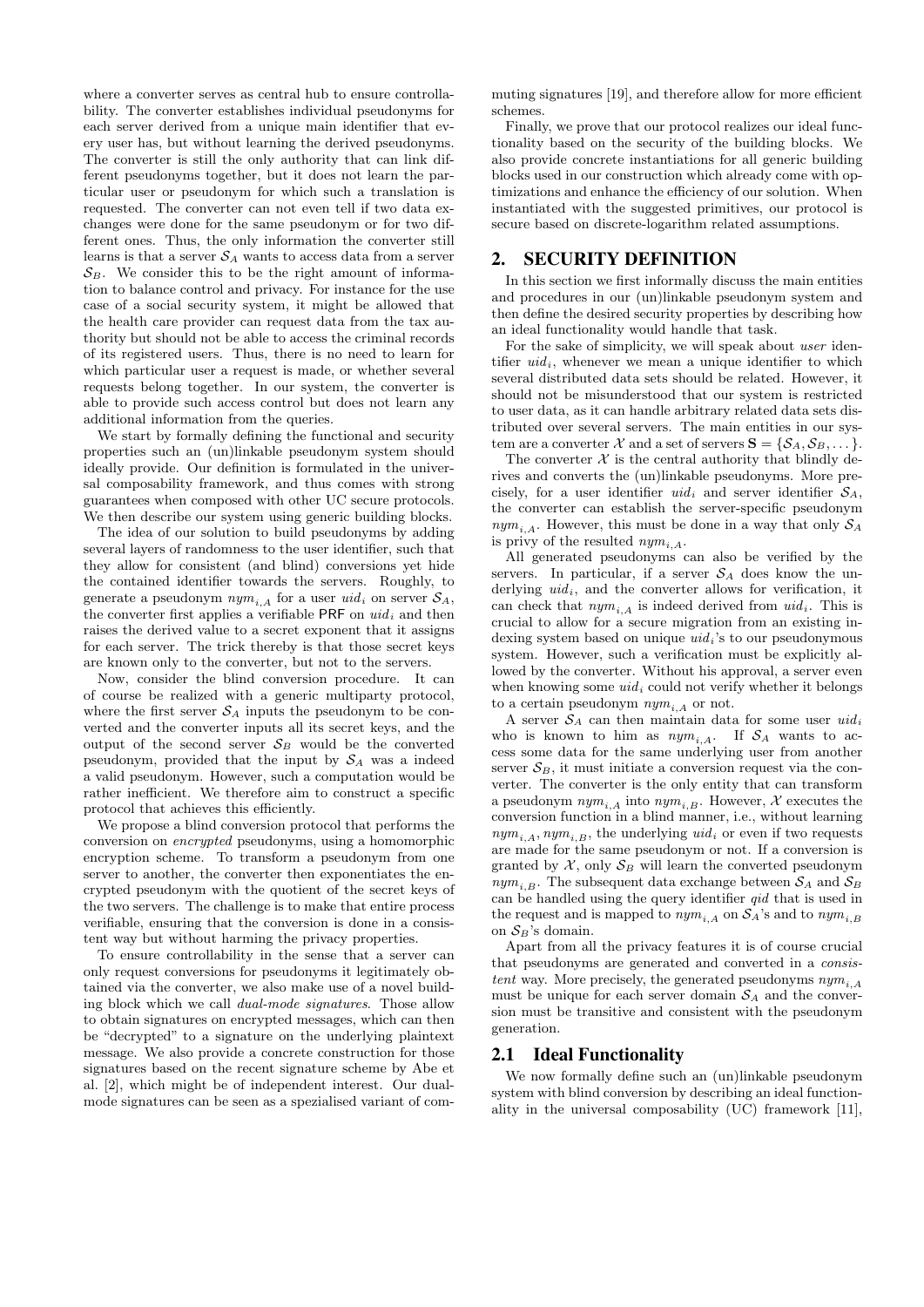which is a general framework for analyzing the security of cryptographic protocols. Roughly, a protocol is said to securely realize a certain ideal functionality  $\mathcal{F}$ , if an environment can not distinguish whether it is interacting with the real protocol or with  $\mathcal F$  and a simulator. A protocol that is proven to be secure in the UC framework then enjoys strong security guarantees even under arbitrary composition with other (UC secure) protocols. At the end of the section we will also discuss how the aforementioned (informal) properties are enforced by our functionality.

In this paper, we assume static corruptions, meaning that the adversary decides upfront which parties are corrupt and makes this information known to the functionality. The UC framework allows us to focus our analysis on a single protocol instance with a globally unique session identifier sid. Here we use session identifiers of the form  $sid =$  $(sid', X, S, U, N)$ , for some converter and server identifiers  $\mathcal{X}, \mathbf{S} = \{S_A, S_B, \dots\}$  and a unique string  $sid' \in \{0, 1\}^*$ . Further, it must hold that  $|\mathbf{N}| \geq |\mathbf{U}|$ , where **U** denotes the space of user identifiers and  $N$  the pseudonym space. We also assume unique query identifiers  $qid = (qid', S_A, S_B)$ for each conversion request, containing the identities of the communicating servers  $S_A$  and  $S_B$ . Those unique session and query identifiers can be established, e.g., by exchanging random nonces between all involved parties and using the concatenation of all nonces as  $sid'$  and  $qid'$  respectively.

The definition of our ideal functionality  $\mathcal{F}_{\text{nym}}$  is presented in detail in Figure 1. For simplicity, we refer to  $\mathcal{F}_{\text{nym}}$  as  $\mathcal F$ from now on. We also use the following writing conventions in order to reduce repetitive notation:

- At each invocation, F checks that sid has the form  $sid =$  $(sid', \mathcal{X}, S, U, N)$ , with  $|N| \geq |U|$ . When we say that  $\mathcal F$ receives input from or provides output to  $S_A$  or X, we mean the particular X or  $S_A \in \mathbf{S}$  specified in the sid.
- $\bullet$  For the <code>CONVERT</code> and <code>PROCEED</code> interfaces,  ${\mathcal F}$  checks that  $qid = (qid', S_A, S_B)$  and only considers the first message for each pair (sid, qid). Subsequent messages for the same (sid, qid) are ignored.
- When we say that  $F$  *outputs* a message to a party, this happens directly, i.e, the adversary neither sees the message nor can delay it.
- When we say that  $\mathcal F$  sends a message  $m$  to  $\mathcal A$  and waits for  $m'$  from  $\mathcal{A}$ , we mean that  $\mathcal F$  chooses a unique execution identifier, saves the local variables and other relevant information for the current interface invocation, and sends  $m$  together with the identifier to  $A$ . When  $A$  then invokes a dedicated resume interface with a message  $m'$ and an execution identifier,  $\mathcal F$  looks up the information associated to the identifier and continues processing the request for input  $m'$ .
- When we say that  $F$  proceeds only under a certain condition, we implicitly assume that a failure message is sent to the caller whenever that condition is not fulfilled.

We now describe the behaviour of all interfaces also in a somewhat informal manner to clarify the security properties that our functionality provides.

## *Pseudonym Generation.*

The NYMGEN interface allows a converter to trigger the generation of a pseudonym  $nym_{i,A}$  for user  $uid_i$  and server  $S_A$ . If no pseudonym for that combination of  $uid_i, S_A$  exists in  $\mathcal{F}$ , a new one is created. Thereby, if  $\mathcal{X}$  or  $\mathcal{S}_A$  are hon-

est, the new pseudonym is chosen at random from N. (In Figure 1 this is denoted by  $nym_{i,A} \overset{\hspace{0.1em}\mathsf{\scriptscriptstyle\$}}{\leftarrow} \mathbf{N}$ .) Only if both, the converter and the server are corrupt, the adversary can provide the pseudonym  $nym^*_{i,A}$ . All generated pseudonyms are stored within F as (nym, sid, uid<sub>i</sub>,  $S_A$ ,  $nym_{i,A}$ ), i.e, the records also include the underlying  $uid_i$ .

The generated pseudonym  $nym_{i,A}$  is then output directly to  $S_A$ . Thus, while the converter is the crucial entity to establish a server-specific pseudonym, it does not learn the pseudonym itself. The converter can additionally specify whether the server output shall consist solely of the pseudonym, or come in a verifiable manner. Verifiable means that the server  $S_A$  receives a pseudonym  $\eta w_{i,A}$  together with an underlying  $uid_i$ , assuring that  $nym_{i,A}$  indeed belongs to  $uid_i$ . Such verification is indicated with the flag anon = 0, whereas anon = 1 will hide the uid<sub>i</sub> from  $S_A$ . The reason to include the option  $anon = 0$  and thus the "leakage" of  $uid_i$  is that a server might already know and use the  $uid_i$ and thus should be able to verify to which particular user a new pseudonym belongs to (and ideally delete the  $uid_i$  afterwards). Allowing this non-privacy-friendly option might appear counter-intuitive at a first glance. However, without having the possibility to verify whether a pseudonym indeed belongs to certain  $uid_i$ , the pseudonyms would have not much meaning. Thus, we consider the option  $a non = 0$ crucial for bootstrapping such a system, but of course it should be used with care. We discuss further interesting strategies for pseudonym provisioning in Section 6.

When both  $\mathcal X$  and  $\mathcal S_A$  are corrupt, we also allow the generation of pseudonyms without assigning a proper  $uid_i \in U$ yet. Instead, the pseudonyms are stored for a "dummy" identifier  $uid_i \notin U$ . However, such unassigned pseudonyms are only allowed as long as  $\mathcal X$  does not wish to provide a *verifiable* pseudonym, i.e., where  $anon = 1$ .

#### *Assign UID.*

The ASSIGN interface is only available when the converter is corrupt. It allows the adversary to replace a "dummy" identifier  $uid_i \notin U$  in all records with a proper  $uid'_i \in U$ , if  $uid'_i$  is not used in any other pseudonym record. After a pseudonym got a assigned a "proper" identifier  $uid'_i$ , the converter can now also distribute the pseudonyms for  $uid'_{i}$ in a verifiable manner via the NYMGEN interface.

This reflects that, as long as no honest server has verified the connection of a pseudonym to a particular user identifier, all  $\mathcal F$  can guarantee is that pseudonyms that were derived from each other, all belong together (including transitive relations). However, the relation to a particular uid might still be unassigned. Only when the converter provides a verifiable pseudonym  $nym_{i,A}$ , i.e., it links a pseudonym to its underlying uid, this connection between  $nym_{i,A}$  and  $uid_i$  becomes known, and must be guaranteed by the ideal functionality from then on. Which is exactly what this interface does.

### *Conversion Request.*

The CONVERT interface allows a server  $S_A$  to initiate a conversion for some pseudonym  $nym_{i,A}$  towards another server  $S_B$ , and associated with query identifier  $qid$ . The request will only be processed if  $nym_{i,A}$  is registered within  $\mathcal F$ . To ask for the converter's approval,  $\mathcal X$  is then notified about the request. However,  $\mathcal X$  only learns that  $\mathcal S_A$  wants to run a conversion towards  $S_B$ , but nothing else, in particular not the pseudonym  $nym_{i,A}$  the request was initiated for.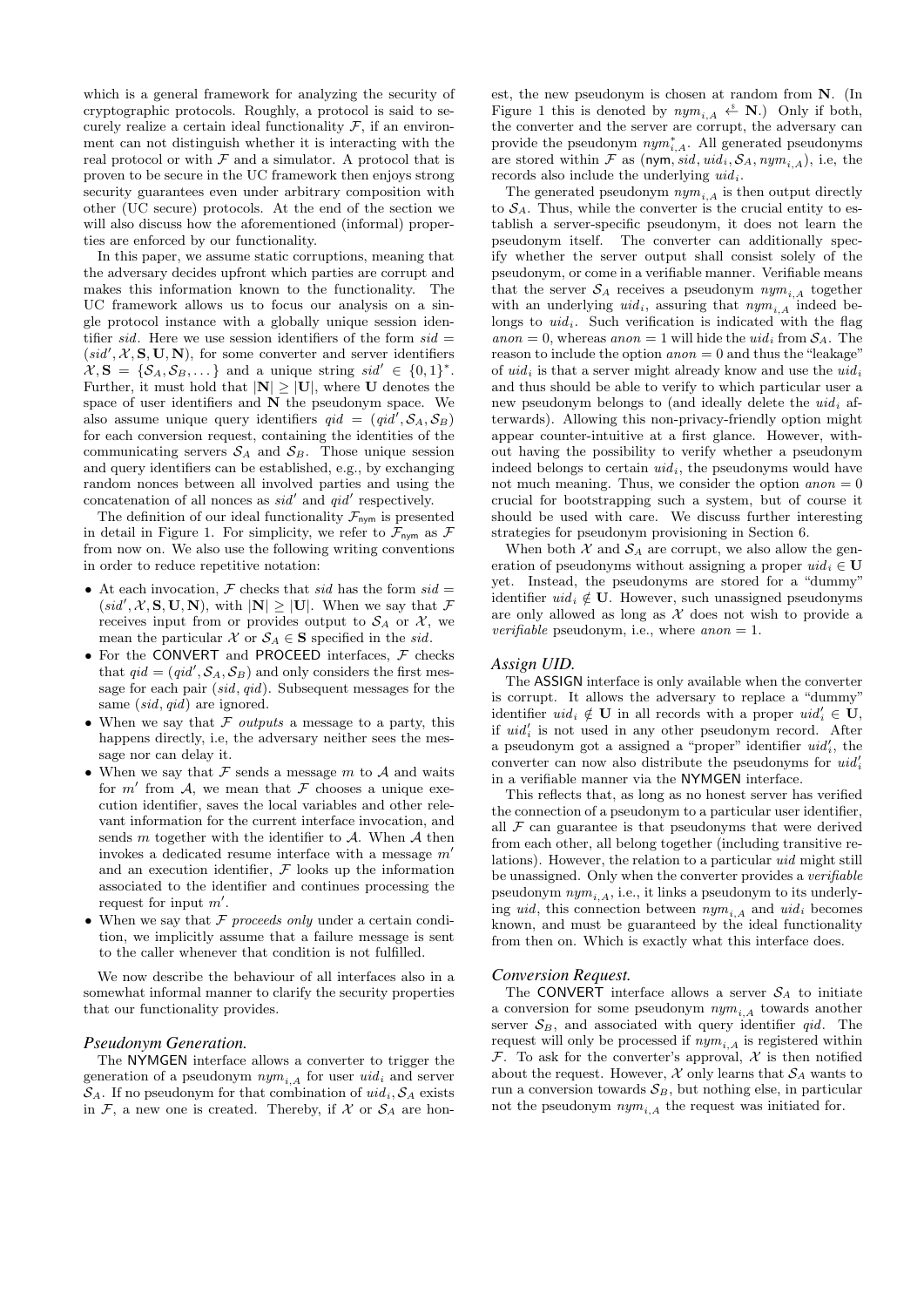- If X is honest, only proceed if  $uid_i \in U$ , where U is taken from sid.
- If X is corrupt, also proceed if  $uid_i \notin U$ , but only if  $anon = 1$ .
- Send (NYMGEN, sid,  $S_A$ ) to A and wait for (NYMGEN, sid,  $S_A$ ,  $nym_{i,A}^*$ ) from A.
- If a pseudonym record (nym, sid,  $uid_i, S_A, nym_{i,A}$ ) for  $uid_i, S_A$  exists, retrieve  $nym_{i,A}$ , otherwise create a new record where  $\mathit{nym}_{i,A}$  is determined as follows:
	- if X or  $S_A$  are honest, set  $nym_{i,A} \xleftarrow{\$} \mathbf{N},$
- $-$  if X and  $S_A$  are corrupt, and no other pseudonym record for  $nym^*_{i,A}$ ,  $S_A$  exists, set  $nym_{i,A}$  ←  $nym^*_{i,A}$ . Abort otherwise.
- If anon = 1, output (NYMGEN, sid,  $nym_{i,A}, \perp$ ) to  $S_A$  and output (NYMGEN, sid,  $nym_{i,A}$ ,  $uid_i)$  otherwise.

2. Assign UID. On input of (ASSIGN,  $sid$ ,  $uid$ <sub>i</sub>,  $uid'$ ) from adversary  $\mathcal{A}$ :

• Proceed only if X is corrupt,  $uid_i \notin U$  and  $uid_i' \in U$ .

- If no pseudonym record for  $uid_i'$  exists yet, replace the current "dummy"  $uid_i$  with the "real"  $uid_i'$  in all records (nym, sid, uid<sub>i</sub>,  $S_A$ , nym<sub>i,A</sub>), abort otherwise.
- Send (ASSIGN,  $sid$ ) to  $A$ .

3. Conversion Request. On input of  $(CONVERT, sid, qid, nym<sub>i,A</sub>, S_B)$  from server  $S_A$ :

- Proceed only if a record (nym, sid, uid<sub>i</sub>,  $S_A$ ,  $nym_{i,A}$ ) for  $nym_{i,A}$ ,  $S_A$  exists.
- Send (CONVERT, sid, qid) to  $A$  and wait for response (CONVERT, sid, qid) from  $A$ .
- Create a conversion record (convert, sid, qid, uid<sub>i</sub>,  $S_A$ ,  $S_B$ ), where uid<sub>i</sub> is taken from the pseudonym record for  $nym_{i,A}$ ,  $S_A$ .
- Output (CONVERT, sid, qid,  $S_A$ ,  $S_B$ ) to X.

4. Conversion Response. On input of (PROCEED,  $sid$ ,  $qid$ ) from converter  $\mathcal{X}$ :

- Proceed only if a conversion record (convert, sid, qid,  $uid_i$ ,  $S_A$ ,  $S_B$ ) for qid exists.
- Send (PROCEED, sid, qid) to A and wait for (PROCEED, sid, qid, nym<sup>\*</sup><sub>i,B</sub>) from A.
- If a pseudonym record (nym, sid,  $uid_i, S_B, nym_{i,B})$  for  $uid_i, S_B$  exists, retrieve  $nym_{i,B}$ , otherwise create a new record where  $nym_{i,B}$  is determined as follows:
	- if X or  $\mathcal{S}_B$  are honest, set  $\mathit{nym}_{i,B} \xleftarrow{\$} \mathbf{N},$
- $-$  if X and  $S_B$  are corrupt, and no other pseudonym record for  $nym_{i,B}^*$ ,  $S_B$  exists, set  $nym_{i,B}$  ←  $nym_{i,B}^*$ . Abort otherwise.
- Output (CONVERTED, sid, qid,  $S_A$ , nym<sub>i,B</sub>) to  $S_B$ .

# Figure 1: Ideal Functionality  $\mathcal{F}_{\text{nym}}$  with  $sid = (sid', \mathcal{X}, S, U, N)$

# *Conversion Response.*

The PROCEED interface allows a converter to blindly complete a conversion request towards  $S_B$ . The converted pseudonym  $nym_{i,B}$  is either retrieved from an existing record using the internal knowledge of the underlying  $uid_i$  of the requested  $nym_{i,A}$ , or generated from scratch and stored together with  $uid_i$  in F. Again, as long as not both, X and  $\mathcal{S}_B$  are corrupt, the new pseudonym is a random value in N. Finally,  $S_B$  (and only  $S_B$ ) receives the converted pseudonym  $nym_{i,B}$ . As  $\mathcal F$  performs the conversion based on the underlying  $uid_i$ , the desired consistency properties are naturally guaranteed.

# *Discussion.*

Overall, our ideal functionality defined in Figure 1 guarantees the following security and privacy properties even in the presence of corrupted entities.

Security against corrupt  $S_A, S_B$ : The pseudonyms received by the servers do not leak any information about the underlying user identifier  $uid_i$ , and can only be established via the converter. That is, even if a server  $S_A$ is corrupt and knows a user identifier  $uid_i$ , it can not predict the server-local pseudonym  $nym_{iA}$  himself. This is enforced by  $\mathcal F$  as it generates pseudonyms only when requested or allowed (in a conversion) by  $\mathcal X$  and produces pseudonyms that are merely random values in N.

Further, for pseudonyms  $nym_{i,A}$  and  $nym_{i,B}$  held by two corrupt servers  $S_A$  and  $S_B$ , the servers cannot tell – without the help of the converter – whether they belong to the same  $uid_i$  or not (of course only if the servers do not *both* know the underlying  $uid_i$  from a verifiable pseudonym as otherwise linkage is trivial). This follows again from the

randomness of the pseudonyms. If only one server  $S_A$  or  $\mathcal{S}_B$  is corrupt, then the corrupt server cannot use a conversion to learn any information about the corresponding pseudonym of the other honest server – even if the converter is corrupt too: our functionality does not give any output to  $S_A$ , and  $S_B$  only receives  $(qid, nym_{i,B})$ , but not the initial  $nym_{i.A}$ .

Security against corrupt  $\mathcal{X}$ : If the converter is corrupt, it can trigger pseudonyms for  $uid_i$ 's and servers  $S_A$  of its choice, however  $X$  can not determine or predict the pseudonym values whenever they are generated for an honest server (neither via pseudonym generation nor conversion). This is guaranteed by our definition as  $\mathcal F$  generates new pseudonyms as random values in  $N$  and outputs them directly to the respective server, i.e, without the adversary seeing them.

Further, in a conversion request between two honest servers  $S_A$  and  $S_B$ , a corrupt converter does not learn any information about the pseudonym  $nym_{i,A}$  or  $nym_{i,B}$ , or even whether two request where made for the same pseudonym or not. This follows clearly from  $\mathcal{F}$ , as the only information  $X$  gets is that  $S_A$  requested a conversion towards  $S_B$ . If the converter and one of the servers is corrupt, the adversary can of course learn the pseudonym of the corrupted server. If even both  $S_A, S_B$  are corrupt, then the adversary obviously learns all involved pseudonyms, but this is unavoidable.

Our functionality also guarantees consistency, even in the presence of a corrupt converter. That is, even when generated or converted by a corrupt  $\mathcal{X}$ , honest servers are ensured that pseudonym generation is injective, conversion is transitive and both procedures generate consistent

<sup>1.</sup> Pseudonym Generation. On input of (NYMGEN,  $sid$ ,  $uid$ <sub>i</sub>,  $S_A$ , anon) from converter  $\mathcal{X}$ :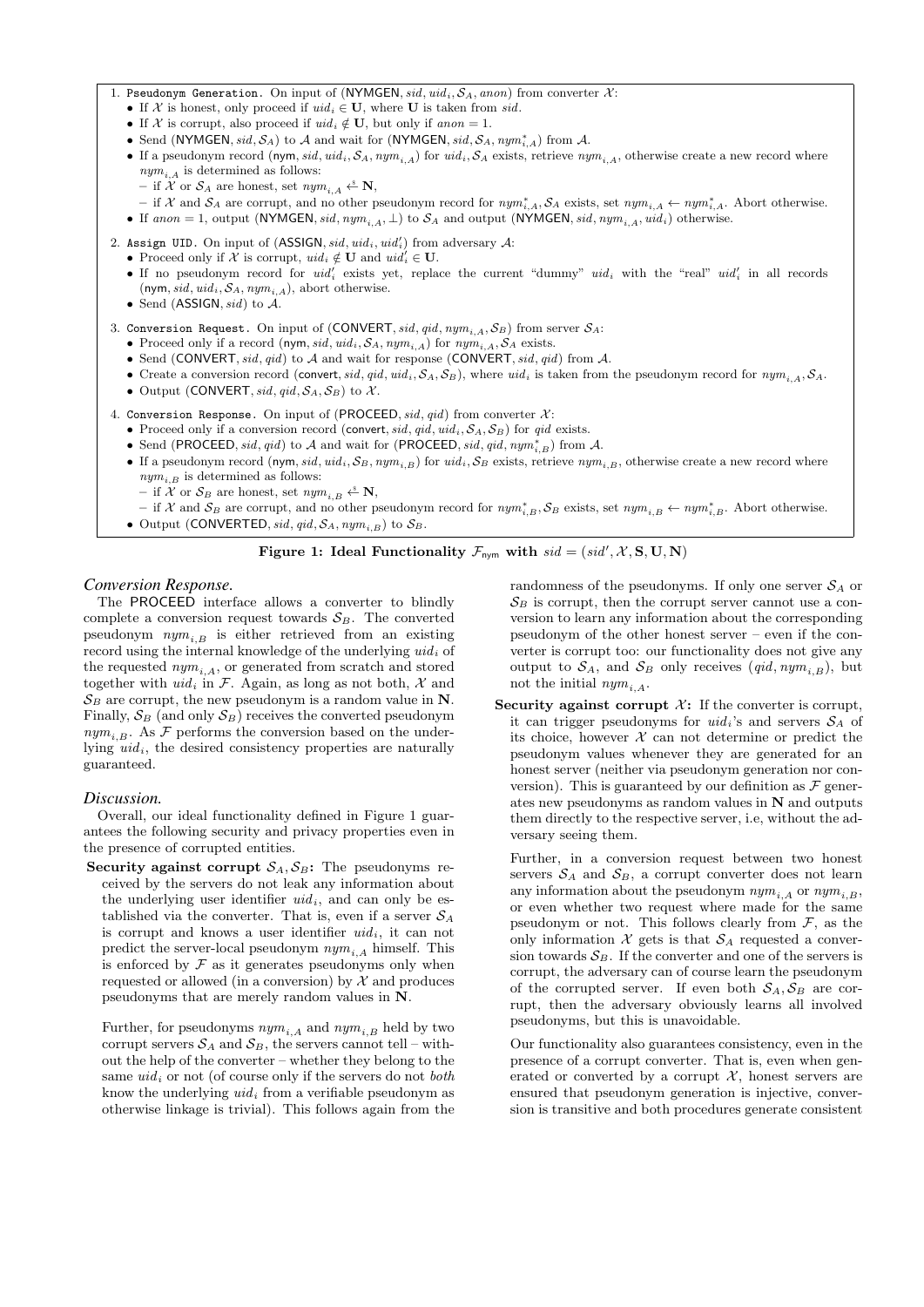pseudonyms. This is naturally enforced by our functionality as  $\mathcal F$  is aware of the underlying  $uid_i$  and uses that knowledge to ensure consistent conversions and a unique pseudonym for each  $(uid_i, S_A)$  combination.

# 3. BUILDING BLOCKS

Here, we introduce the building blocks for our construction. Apart from standard proof protocols, (verifiable) pseudorandom functions and homomorphic encryption we also need a new primitive which we call dual-mode signatures. We provide a formal definition for those signature schemes and also detail an instantiation based on the structurepreserving signature scheme by Abe et al. [2].

# 3.1 Bilinear Maps

Let  $\mathbb{G}$ ,  $\tilde{\mathbb{G}}$  and  $\mathbb{G}_t$  be groups of prime order q. A map  $e: \mathbb{G} \times \tilde{\mathbb{G}} \to \mathbb{G}_t$  must satisfy bilinearity, i.e.,  $e(g^x, \tilde{g}^y) =$  $e(g, \tilde{g})^{xy}$ ; non-degeneracy, i.e., for all generators  $g \in \mathbb{G}$  and  $\tilde{g} \in \tilde{\mathbb{G}}, e(g, \tilde{g})$  generates  $\mathbb{G}_t$ ; and efficiency, i.e., there exists an efficient algorithm  $\mathcal{G}(1^{\tau})$  that outputs the bilinear group  $(q, \mathbb{G}, \tilde{\mathbb{G}}, \mathbb{G}_t, e, q, \tilde{q})$  and an efficient algorithm to compute  $e(a, b)$  for any  $a \in \mathbb{G}$ ,  $b \in \tilde{\mathbb{G}}$ . If  $\mathbb{G} = \tilde{\mathbb{G}}$  the map is symmetric and otherwise asymmetric.

## 3.2 Proof Protocols

When referring to the zero-knowledge proofs of knowledge of discrete logarithms and statements about them, we will follow the notation introduced by Camenisch and Stadler [10] and formally defined by Camenisch, Kiayias, and Yung [9].

For instance,  $PK\{(a, b, c): y = g^a h^b \wedge \tilde{y} = \tilde{g}^a \tilde{h}^c \}$  denotes a "zero-knowledge Proof of Knowledge of integers a, b and c such that  $y = g^a h^b$  and  $\tilde{y} = \tilde{g}^a \tilde{h}^c$  holds," where  $y, g, h, \tilde{y}, \tilde{g}$  and  $\tilde{h}$  are elements of some groups  $\mathbb{G} = \langle g \rangle = \langle h \rangle$ and  $\tilde{\mathbb{G}} = \langle \tilde{g} \rangle = \langle \tilde{h} \rangle$ . Given a protocol in this notation, it is straightforward to derive an actual protocol implementing the proof [9]. SPK denotes a signature proof of knowledge, that is a non-interactive transformation of a proof with the Fiat-Shamir heuristic [18].

Often we use a more abstract notation for proofs, e.g., by  $NIZK$ { $(w)$ : statement $(w)$ } we denote any zero-knowledge proof protocol of knowledge of a witness w such that the statement(w) is true. The idea is that when we use  $SPK$ we have the concrete realization in mind whereas with NIZK we mean any non-interactive zero-knowledge proof. Sometimes we need witnesses to be online-extractable, which we make explicit by denoting with  $NIZK\{(w_1, w_2):$ statement(w<sub>1</sub>, w<sub>2</sub>)} the proof of witnesses  $w_1$  and  $w_2$ , where  $w_1$  can be extracted.

# 3.3 (Verifiable) Pseudorandom Functions

To generate pseudonyms and verify their correct generation, we require a pseudorandom function PRF that allows for a proof that it was correctly computed. Informally, a pseudorandom function  $PRF(x, i)$  with key generation  $(x, y) \xleftarrow{\&} \textsf{PRFKGen}(1^\tau)$  is verifiable if it allows for an efficient proof that a value  $z$  is a proper PRF output for input i and secret key  $x: \pi_z \stackrel{\hspace{0.1em}\mathsf{\scriptscriptstyle\$}}{\leftarrow} \textrm{NIZK}\{(x): \ z = \mathsf{PRF}(x,i)\}(i,z).$ 

Dodis and Yampolskiy [16] have proposed such a function,  $PRF_{\mathbb{G}}(x, i) = g^{1/(x+i)}$ , which works in a cyclic group  $\mathbb{G} = \langle g \rangle$ of order q. The pseudorandomness of which is based on the q-Decisional Diffie-Hellman Inversion problem [7]. The

algorithms for it are as follows (here we deviate from their algorithms in the way we define the proof as we require that the proof algorithm be zero-knowledge).

The key generation PRFKGen<sub>G</sub>(1<sup> $\tau$ </sup>) generates a random secret key  $x \in \mathbb{Z}_q$  with corresponding public key  $y \leftarrow g^x$ . The proof  $\pi_z$  of correct computation of the PRF, i.e.,  $z =$  $PRF_{\mathbb{G}}(\log_g y, i)$ , does not need to be online extractable in our construction, and thus is as follows:  $\pi_z \stackrel{\hspace{0.1em}\mathsf{\scriptscriptstyle\$}}{\leftarrow}$  SPK $\{(x): y =$  $g^x \wedge g/z^i = z^x \} (y, g, i, z).$ 

We will also need a standard (i.e., non-verifiable) pseudorandom permutation, which consists of a key generation  $k \stackrel{\text{*}}{\leftarrow}$  PRPKGen<sub>G</sub>(1<sup> $\tau$ </sup>), a function  $z \leftarrow$  PRP<sub>G</sub>( $k, i$ ) and its efficiently computable inverse  $i \leftarrow \textsf{PRP}_{\mathbb{G}}^{-1}(k, z)$ . For simplicity, we assume PRP<sup>G</sup> to work in a group G as well.

#### 3.4 Homomorphic Encryption Schemes

We require an encryption scheme ( $EncKGen<sub>G</sub>, Enc<sub>G</sub>, Dec<sub>G</sub>$ ) that is semantically secure and that has a cyclic group G as message space. It consists of a key generation algorithm  $(epk, esk) \xleftarrow{\text{\&}} \text{EncKGen}_{\mathbb{G}}(1^{\tau}), \text{where } \tau \text{ is a security parameter},$ an encryption algorithm  $C \xleftarrow{\$} \mathsf{Enc}_{\mathbb{G}}(epk, m)$ , with  $m \in \mathbb{G}$ , and a decryption algorithm  $m \leftarrow \mathsf{Dec}_{\mathbb{G}}(esk, C)$ . Sometimes we will make the randomness used in the encryption process explicit, in which case we will write  $C \leftarrow \mathsf{Enc}_{\mathbb{G}}(epk, m, r)$ , where r encodes all the randomness, i.e.,  $\mathsf{Enc}_{\mathbb{G}}(\cdot,\cdot,\cdot)$  is a deterministic algorithm.

We require further that the encryption scheme has an appropriate homomorphic property, namely that there is an efficient operation  $\odot$  on ciphertexts such that, if  $C_1 \in$  $\mathsf{Enc}_{\mathbb{G}}(epk, m_1)$  and  $C_2 \in \mathsf{Enc}_{\mathbb{G}}(epk, m_2)$ , then  $C_1 \odot C_2 \in$  $\mathsf{Enc}_{\mathbb{G}}(epk, m_1 \cdot m_2)$ . We will also use exponents to denote the repeated application of  $\odot$ , e.g.,  $C^2$  to denote  $C \odot C$ .

## *ElGamal Encryption (with a CRS Trapdoor).*

We use the ElGamal encryption scheme, which is homomorphic and chosen plaintext secure. The semantic security is sufficient for our construction, as the parties always prove to each other that they formed the ciphertexts correctly. Let  $(\mathbb{G}, q, q)$  be system parameters available as CRS such that the DDH problem is hard w.r.t.  $\tau$ , i.e., q is a  $\tau$ -bit prime.

- EncKGen<sub>G</sub>(1<sup> $\tau$ </sup>): Pick random  $\bar{x}$  from  $\mathbb{Z}_q$ , compute  $\bar{y} \leftarrow g^{\bar{x}}$ , and output  $\operatorname{esk} \leftarrow \bar{x}$  and  $\operatorname{epk} \leftarrow \bar{y}$ .
- $\mathsf{Enc}_{\mathbb{G}}(epk, m)$ : To encrypt a message  $m \in \mathbb{G}$  under  $epk =$  $\bar{y}$ , pick  $r \stackrel{\hspace{1pt}\ast}{\leftarrow} \mathbb{Z}_q$  and output the ciphertext  $(C_1, C_2) \leftarrow$  $(\bar{y}^r, g^r m)$ .
- $Dec_{\mathbb{G}}(esk, C)$ : On input the secret key  $esk = \bar{x}$  and a ciphertext  $C = (C_1, C_2) \in \mathbb{G}^2$ , output  $m' \leftarrow C_2 \cdot C_1^{-1/\bar{x}}$ .

In our concrete instantiation we will use a variation of ElGamal encryption with a CRS trapdoor, which allows to make proofs for correct ciphertexts efficiently online extractable. That is, we assume that the CRS additionally contains a public key  $\hat{y}$ . For encryption, each ciphertext gets extended with an element  $C_0 \leftarrow \hat{y}^r$ , which will be ignored in normal decryption. In our security proof of the overall scheme, the simulator will be privy to  $\hat{x} = \log_a \hat{y}$  as it can set the CRS appropriately and thus is able to decrypt as  $m' \leftarrow C_2 \cdot C_0^{-1/\hat{x}}$ .

## 3.5 Signatures Schemes

We require two different kinds of signature schemes: One signature scheme is needed for server  $S_A$  to sign a request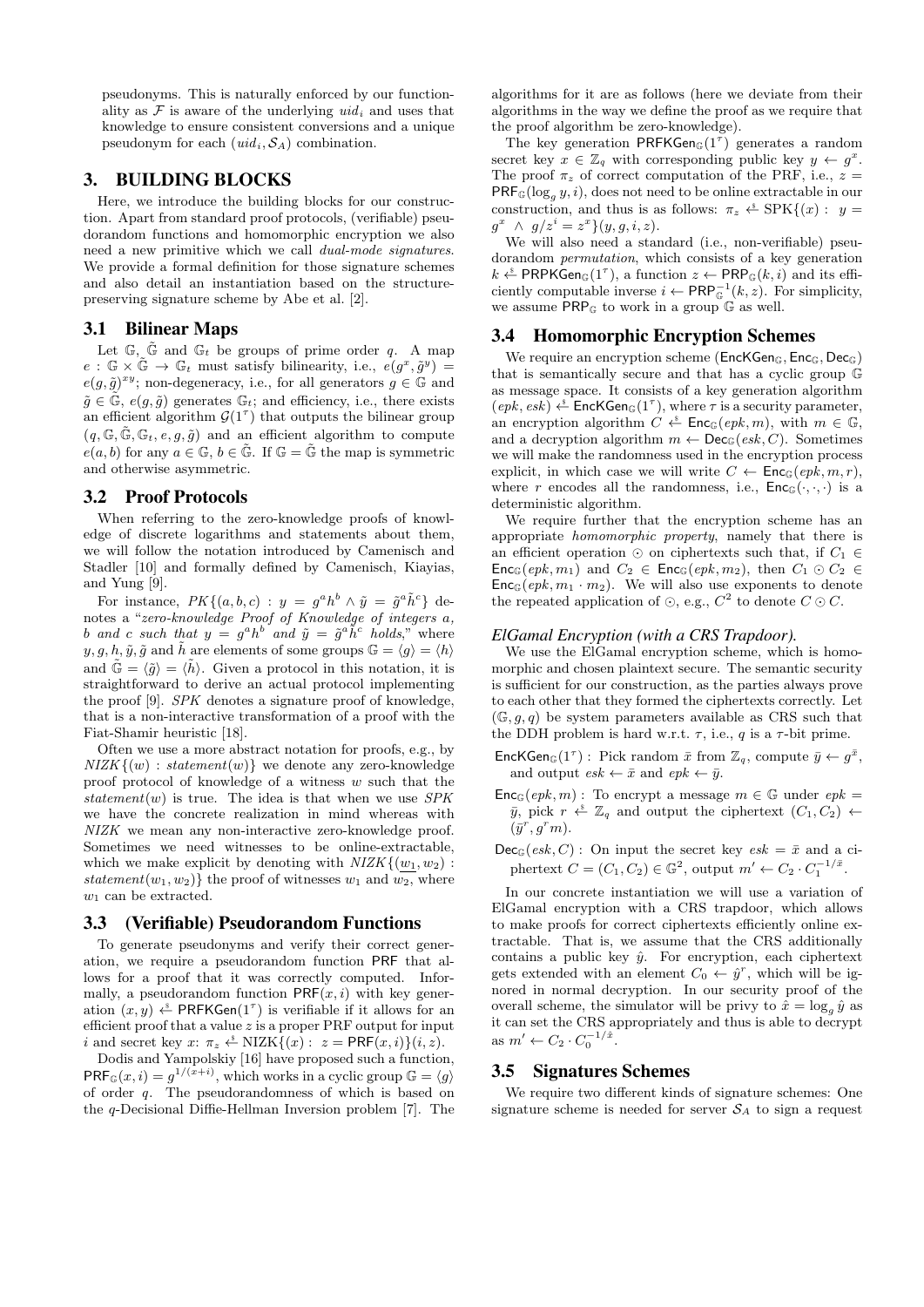to the converter so that later a server  $S_B$  can verify that what it gets from the converter stems indeed from server  $S_A$ . For this, any standard signature scheme (SigKGen, Sign, Vf) is sufficient. Such as scheme consists of a key generation algorithm  $(spk, ssk) \xleftarrow{s} \mathsf{SigKGen}(1^{\tau}),$  a signing algorithm  $\sigma \stackrel{\hspace{0.1em}\mathsf{\scriptscriptstyle\$}}{\leftarrow}$  Sign(ssk, m), with  $m \in \{0,1\}^*$ , and a signature verification algorithm  $\{0, 1\} \leftarrow \mathsf{Vf}(spk, \sigma, m)$ . The security definitions are standard and we thus do not repeat them here.

The second signature scheme we require is for the converter to sign pseudonyms. This scheme needs to support the signing of plain pseudonyms as well as encrypted pseudonyms. Also it needs to allow for (efficient) proofs of knowledge of a signature on a pseudonym that is encrypted. Commuting signatures [19] would fit our bill here. However, because of their generality, their use would make our construction much less efficient than what we present. The reason for that is that almost all inputs and outputs in the construction come with non-interactive proofs that they are well defined. As the definitions for commuting signatures also include these proofs, we cannot use (a subset of) these either. Blazy et al. [6] define signature schemes that can sign (randomizable) ciphertexts. Such schemes are a special case of commuting signatures and much closer to what we need. However, the security definition they give requires that the keys for the encryption scheme be honestly generated and the decryption key be available in the security game. This means that when using such a scheme in a construction, the decryption keys need to be extractable from adversarial parties and correct key generation enforced, which would lead to less efficient schemes. We therefore need to provide our own definition that does not suffer from the drawbacks discussed. We call this a dual-mode signature scheme as it allows one to sign messages in the plain as well as when they are contained in an encryption.

Finally, we point out that the dual-mode signatures are similar to blind signature schemes, where the signer also signs "encrypted" messages. Now the typical security definition for blind signatures requires only that an adversary be not able to produce more signatures than he ran signing protocols with the signer. That kind of definition would not be good enough for us – for our construction we need to be sure that the signer indeed only signs the message that is contained in the encryption. Further, the setting for which we will use those dual-mode signatures would not be realizable by blind signatures: in our protocol a server  $S_A$ encrypts a message under a public key of a server  $S_B$ , the converter then signs a derivation of the ciphertext, and  $S_B$ finally decrypts the signature.

#### *Dual-Mode Signature Schemes.*

A dual-mode signature scheme consists of the algorithms  $(SigKGen_{\mathbb{G}}, Sign_{\mathbb{G}}, EncSign_{\mathbb{G}}, DecSign_{\mathbb{G}}, Vf_{\mathbb{G}}$  and also uses an encryption scheme ( $EncKGen_G, Enc_G, Dec_G$ ) that has the group G as message space. In particular, the algorithms working with encrypted messages or signatures also get the keys  $(\textit{epk}, \textit{esk}) \overset{\hspace{0.1em}\mathsf{\scriptscriptstyle\$}}{\leftarrow} \mathsf{EncKGen}_{\mathbb{G}}(1^{\tau})$  of the encryption scheme as input.

- $SigKGen_{\mathbb{G}}(1^{\tau})$ : On input the security parameter and being parameterized by G, this algorithm outputs a public verification key spk and secret signing key ssk.
- $Sign_{\mathbb{C}}(ssk, m)$ : On input a signing key ssk and a message  $m \in \mathbb{G}$  outputs a signature  $\sigma$ .
- $\mathsf{EncSign}_{\mathbb{G}}(ssk, epk, C)$ : On input a signing key ssk, a public encryption key epk, and ciphertext  $C = \text{Enc}_{\mathbb{G}}(epk, m)$ , outputs an "encrypted" signature  $\bar{\sigma}$  of C.
- $\mathsf{DecSign}_{\mathbb{G}}(esk, spk, \overline{\sigma})$ : On input an "encrypted" signature  $\overline{\sigma}$ , secret decryption key esk and public verification key spk, outputs a standard signature  $\sigma$ .
- $\mathsf{Vf}_{\mathbb{G}}(\mathit{spk}, \sigma, m) \stackrel{\$}{\rightarrow} \{0,1\} :$  On input a public verification key spk, signature  $\sigma$  and message m, outputs 1 if the signature is valid and 0 otherwise.

For correctness, we require that for all  $(spk, ssk) \leftarrow$  $SigKGen_{\mathbb{G}}(1^{\tau}),$  all  $(epk, esk) \Leftrightarrow$  EncKGen $_{\mathbb{G}}(1^{\tau}),$  all  $m \in \mathbb{G}$ , and all random choices in Sign(...), in  $\mathsf{Enc}_{\mathbb{G}}(\cdot,\cdot)$ , and  $\mathsf{EncSign}_{\mathbb{G}}(\cdot,\cdot,\cdot)$ , we have that  $\mathsf{Vf}_{\mathbb{G}}(spk,$  $Sign_{\mathbb{G}}(ssk, m), m) = 1$  and  $Vf_{\mathbb{G}}(spk, \text{DecSign}_{\mathbb{G}}(esk, spk,$  $\mathsf{EncSign}_{\mathbb{G}}(ssk, epk, \mathsf{Enc}_{\mathbb{G}}(epk, m))), m) = 1$ 

In terms of security, we extend the standard unforgeability definition to allow the adversary to also get signatures on encrypted messages. Thereby, the oracle  $\mathcal{O}_{\mathsf{EncSign}}$  will only sign correctly computed ciphertexts, which is modeled by providing an additional encryption oracle  $\mathcal{O}_{\mathsf{Enc}}$  and only sign ciphertexts that were generated via  $\mathcal{O}_{\text{Enc}}$ . When using the scheme, this can easily be enforced by asking the signature requester for a proof of correct ciphertext computation, and, indeed, in our construction such a proof is needed for other reasons as well. Note that we do not require that the "encrypted" signature output by  $\mathsf{EncSign}_{\mathbb{C}}$  does not leak any information about the signature contained in it.

| <b>Experiment</b> $Exp_{A.DMSIG. Encc}^{DMSIG. forge$ <sub>(G, <math>\tau</math>):</sub>                                                                                                                                                |
|-----------------------------------------------------------------------------------------------------------------------------------------------------------------------------------------------------------------------------------------|
| $(spk, ssk) \overset{\hspace{0.1em}\mathsf{\scriptscriptstyle\$}}{\leftarrow} \mathsf{SigKGen}(1^{\tau})$                                                                                                                               |
| $\mathbf{L} \leftarrow \emptyset$ ; $\mathbf{C} \leftarrow \emptyset$                                                                                                                                                                   |
| $(m^*, \sigma^*) \overset{\hspace{0.1em}\mathsf{\scriptscriptstyle\$}}{\leftarrow} \mathcal{A}^{\mathcal{O}}$ Sign $(ssk, \cdot), \mathcal{O}_{\mathsf{Enc}}(\cdot, \cdot), \mathcal{O}_{\mathsf{Enc}}(\cdot, ssk, \cdot, \cdot)}(spk)$ |
| where $\mathcal{O}_{\text{Sign}}$ on input $(m_i)$ :                                                                                                                                                                                    |
| add $m_i$ to the list of queried messages $\mathbf{L} \leftarrow \mathbf{L} \cup m_i$                                                                                                                                                   |
| return $\sigma \leftarrow$ Sign <sub>c</sub> (ssk, $m_i$ )                                                                                                                                                                              |
| where $\mathcal{O}_{\mathsf{Enc}}$ on input $(\mathit{epk}_i, m_i)$ :                                                                                                                                                                   |
| run $C_i \stackrel{*}{\leftarrow} \mathsf{Enc}_{\mathbb{G}}(epk_i, m_i)$ and add $(epk_i, C_i, m_i)$ to <b>C</b>                                                                                                                        |
| return $C_i$                                                                                                                                                                                                                            |
| where $\mathcal{O}_{\mathsf{EncSign}}$ on input $(epk_i, C_i)$ :                                                                                                                                                                        |
| retrieve $(epk_i, C_i, m_i)$ from <b>C</b> , abort if it doesn't exist;                                                                                                                                                                 |
| add $m_i$ to the list of queried messages $\mathbf{L} \leftarrow \mathbf{L} \cup m_i$                                                                                                                                                   |
| return $\overline{\sigma} \stackrel{\hspace{0.1em}\mathsf{\scriptscriptstyle\$}}{\leftarrow}$ EncSign <sub><math>\mathbb{G}(ssk, epk_i, C_i)</math></sub>                                                                               |
| return 1 if $\mathsf{Vf}_{\mathbb{G}}(\mathit{spk}, \sigma^*, m^*) = 1$ and $m^* \notin \mathbf{L}$                                                                                                                                     |

## Figure 2: Unforgeability experiment for dual-mode signatures

Definition 3.1. (Unforgeability of Dual-Mode SIGNATURES). We say a dual-mode signature scheme is unforgeable if for any efficient algorithm  $A$  the probability that the experiment given in Figure 2 returns 1 is negligible (as a function of  $\tau$ ).

## *AGOT+ (Dual-Mode) Signature Scheme.*

To instantiate the building block of dual-mode signatures we will use an extension of the structure-preserving signature scheme by Abe et al. [2], which we denote as AGOT+ scheme. First, we recall the original AGOT scheme (SigKGen<sub>G</sub>, Sign<sub>G</sub>, Vf<sub>G</sub>) slightly adapted to our notation, and then we describe how to instantiate the additional algorithms  $EncSign_{\mathbb{C}}$  and  $DecSign_{\mathbb{C}}$  with respect to a homomorphic encryption scheme (EncKGen<sub>G</sub>, Enc<sub>G</sub>, Dec<sub>G</sub>).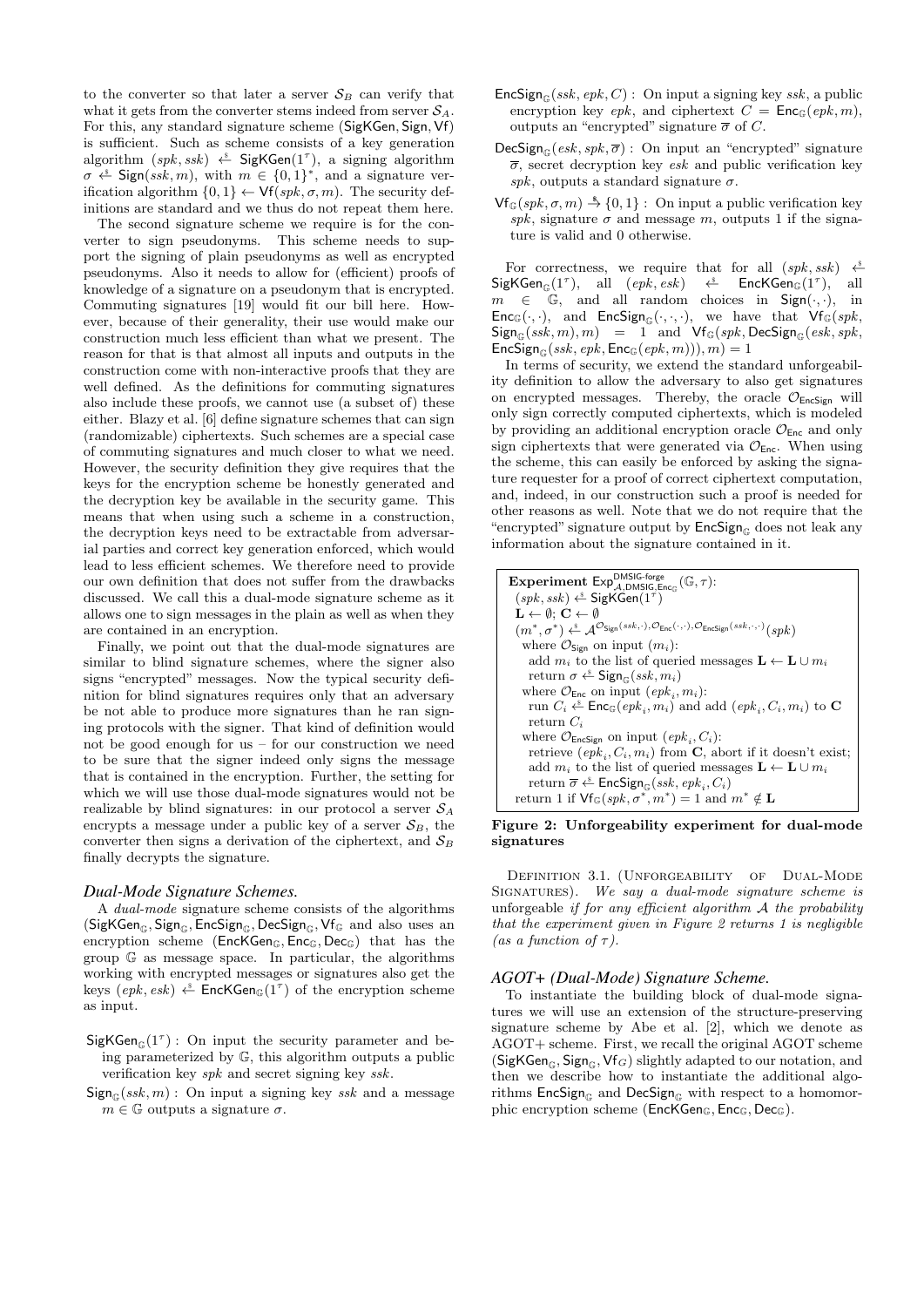AGOT assumes the availability of system parameters  $crs = (q, \mathbb{G}, \tilde{\mathbb{G}}, \mathbb{G}_t, e, g, \tilde{g}, x)$  consisting of  $(q, \mathbb{G}, \tilde{\mathbb{G}}, \mathbb{G}_t, e, g, \tilde{g}) \stackrel{\hspace{0.1em}\mathsf{\scriptscriptstyle\$}}{\leftarrow} \mathcal{G}(1^{\tau})$  and an additional random group element  $x \stackrel{s}{\leftarrow} \mathbb{G}$ , that is, the key generation is split in two parts, one that generates the public parameters and one that generates the public and secret keys for the signer. For our construction, the former part will also generate the group G that will also be the message space of the encryption scheme. Thus,  $SigKGen_{\mathbb{G}}$  becomes that second part of the AGOT key generation, abusing notation, we give it the public parameters as input instead of the security parameter  $\tau$ . For all other algorithms, we assume that the public parameters, in particular the group G, are given as implicit input.

- $\mathsf{SigKGen}_{\mathbb{G}}(q, \mathbb{G}, \tilde{\mathbb{G}}, \mathbb{G}_t, e, g, \tilde{g}, x) : \text{Choose a random } v \overset{\simeq}{\leftarrow} \mathbb{Z}_q,$ compute  $y \leftarrow \tilde{g}^v$ , and return  $spk = y$  and  $ssk = v$ .
- $Sign_{\mathbb{C}}(ssk, m)$ : On input a message  $m \in \mathbb{G}$  and key  $ssk = v$ , choose a random  $u \stackrel{s}{\leftarrow} \mathbb{Z}_q^*$ , and output the signature  $\sigma =$  $(r, s, t, w)$  including the randomization token w where:

$$
r \leftarrow \tilde{g}^u
$$
,  $s \leftarrow (m^v \cdot x)^{1/u}$ ,  $t \leftarrow (s^v \cdot g)^{1/u}$ ,  $w \leftarrow g^{1/u}$ 

 $\mathsf{Vf}_{\mathbb{G}}(spk,\sigma,m)$ : Parse  $\sigma = (r,s,t,w')$  and  $spk = y$  and accept if and only if  $m, s, t \in \mathbb{G}, r \in \tilde{\mathbb{G}}$ , and

$$
e(s,r) = e(m,y) \cdot e(x,\tilde{g}), \quad e(t,r) = e(s,y) \cdot e(g,\tilde{g}).
$$

Note that for notational simplicity, we consider  $w$  part of the signature, i.e.,  $\sigma = (r, s, t, w)$ , but that the verification equation does not perform any check on w. As pointed out by Abe et al., a signature  $\sigma = (r, s, t)$  can be randomized using the randomization token w to obtain a signature  $\sigma'$  =  $(r', s', t')$  by picking a random  $u' \xleftarrow{\&} \mathbb{Z}_q^*$  and computing

$$
r' \leftarrow r^{u'}, \quad s' \leftarrow s^{1/u'}, \quad t' \leftarrow (tw^{(u'-1)})^{1/u'^2}
$$

This randomization feature is useful to efficiently prove knowledge of a signature on an encrypted message, which is needed in our protocol. We show in Section 5 how such a proof can be constructed.

Now, we present the additional algorithms that allow to obtain signatures on encrypted messages  $M<sup>1</sup>$ .

 $\mathsf{EncSign}_{\mathbb{G}}(ssk, epk, M) :$  On input a proper encryption  $M =$  $Enc_{\mathbb{G}}(epk, m)$  of a message  $m \in \mathbb{G}$  under epk, and secret keyssk = v, choose a random  $u \stackrel{s}{\leftarrow} \mathbb{Z}_q^*$ , and output the (partially) encrypted signature  $\bar{\sigma} = (r, S, T, w)$ :

$$
r \leftarrow \tilde{g}^u, \quad S \leftarrow (M^v \odot \text{Enc}_{\mathbb{G}}(epk, x))^{1/u},
$$
  

$$
T \leftarrow (S^v \odot \text{Enc}_{\mathbb{G}}(epk, g))^{1/u}, \quad w \leftarrow g^{1/u}.
$$

 $\mathsf{DecSign}_{\mathbb{G}}(esk, spk, \overline{\sigma}) : \text{Parse } \overline{\sigma} = (r, S, T, w), \text{ compute}$  $s \leftarrow \textsf{Dec}_{\mathbb{G}}(esk, S), t \leftarrow \textsf{Dec}_{\mathbb{G}}(esk, T)$  and output  $\sigma =$  $(r, s, t, w).$ 

It is not hard to see that  $\sigma = (r, s \leftarrow \text{Dec}_{\mathbb{G}}(esk, S), t \leftarrow$  $Dec_{\mathbb{G}}(esk, T), w)$  is a valid signature on  $m \leftarrow Dec_{\mathbb{G}}(esk, M),$ and that the distribution of these values is the same as when  $m$  was signed directly. More formally, we prove that the AGOT scheme extended with the above algorithms  $\mathsf{EncSign}_{\mathbb{G}}$ , DecSign<sub>G</sub> yields an unforgeable dual-mode signature scheme. The proof is given in the full paper.

THEOREM 3.2 (UNFORGEABILITY OF AGOT+). If the AGOT signature scheme (SigKGen<sub>G</sub>, Sign<sub>G</sub>, Vf<sub>G</sub>) is an unforgeable signature scheme then, together with the algorithms  $\mathsf{EncSign}_{\mathbb{C}}$ , DecSign $_{\mathbb{C}}$  described above, the AGOT+ scheme  $(SigKGen_{\mathbb{G}}, Sign_{\mathbb{G}}, EncSign_{\mathbb{G}}, DecSign_{\mathbb{G}}, Vf_G)$  is an unforgeable dual-mode signature scheme.

For our construction, we also require the signer to prove that it computed the signature on an encrypted message correctly. In Section 5 we describe how such a proof can be done. (Intuitively, one would think that one could just decrypt and then verify whether the result is a valid signature. However, we cannot do this in the security proof of our pseudonym scheme where we reduce to the security of the homomorphic encryption scheme, as then we don't have a decryption oracle.)

# 4. OUR PROTOCOL

.

.

In this section we present our protocols for an (un)linkable pseudonym system. We first give a high-level idea and then explain the detailed construction.

Roughly, the computation of pseudonyms is done in several layers, each adding randomness to the process such that the final pseudonym  $nym_{i,A}$  is indistinguishable from a random value (if not both,  $\mathcal{X}$  and  $\mathcal{S}_A$ , are corrupt) as required by our ideal functionality. At the same time, the pseudonyms must still have some (hidden) structure, which allows the consistent transformation of pseudonyms by the converter.

The main idea is to let the converter first derive a pseudorandom "core identifier"  $z_i \leftarrow \text{PRF}_{\mathbb{G}}(x_{\mathcal{X}}, \text{uid}_i)$  from  $\text{uid}_i$ and for secret key  $x_{\mathcal{X}}$ . From the unique core identifier  $z_i$ , the converter then derives its pseudonym contribution using a secret exponent  $x_A$  that it chooses for each server  $S_A \in \mathbf{S}$ , but never reveals to them.

For the blind conversion, we use homomorphic encryption so that the first server  $S_A$  can encrypt the pseudonym for the second server  $S_B$  hand this encryption to the converter, who, using the homomorphic properties of the encryption scheme, raises the encrypted pseudonym to the quotient of the two servers' secret keys, thereby transforming the encrypted pseudonym.

The tricky part is to make this whole pseudonym generation and conversion process verifiable and consistent, but without harming the unlinkability and blindness properties. In particular, for pseudonym generation a server  $S_A$  must be ensured that it receives correctly formed pseudonyms. For conversion,  $S_A$  needs to prove to the converter that it encrypted a valid pseudonym, and the converter needs to prove to the server  $S_B$  that it applied the conversion correctly. This is achieved by a careful composition of nested encryption, dual-mode signatures which allow signing of plain and encrypted messages, and zero-knowledge proofs.

In the following we give the detailed description of our protocol and also provide some intuition for the protocol design.

## 4.1 Detailed Description

We now describe our protocol assuming that a certificate authority functionality  $\mathcal{F}_{CA}$ , a secure message transmission functionality  $\mathcal{F}_{SMT}$  (enabling authenticated and encrypted communication), and a common reference string functionality  $\mathcal{F}_{CRS}$  are available to all parties. For details of those

<sup>&</sup>lt;sup>1</sup>In the AGOT+ scheme, we write  $M$  to denote the encryption of a message  $m$ , instead of  $C$ . Likewise, capital letters  $S, T$  denote the encrypted versions of the values  $s, t$  that would be computed in a standard AGOT signature.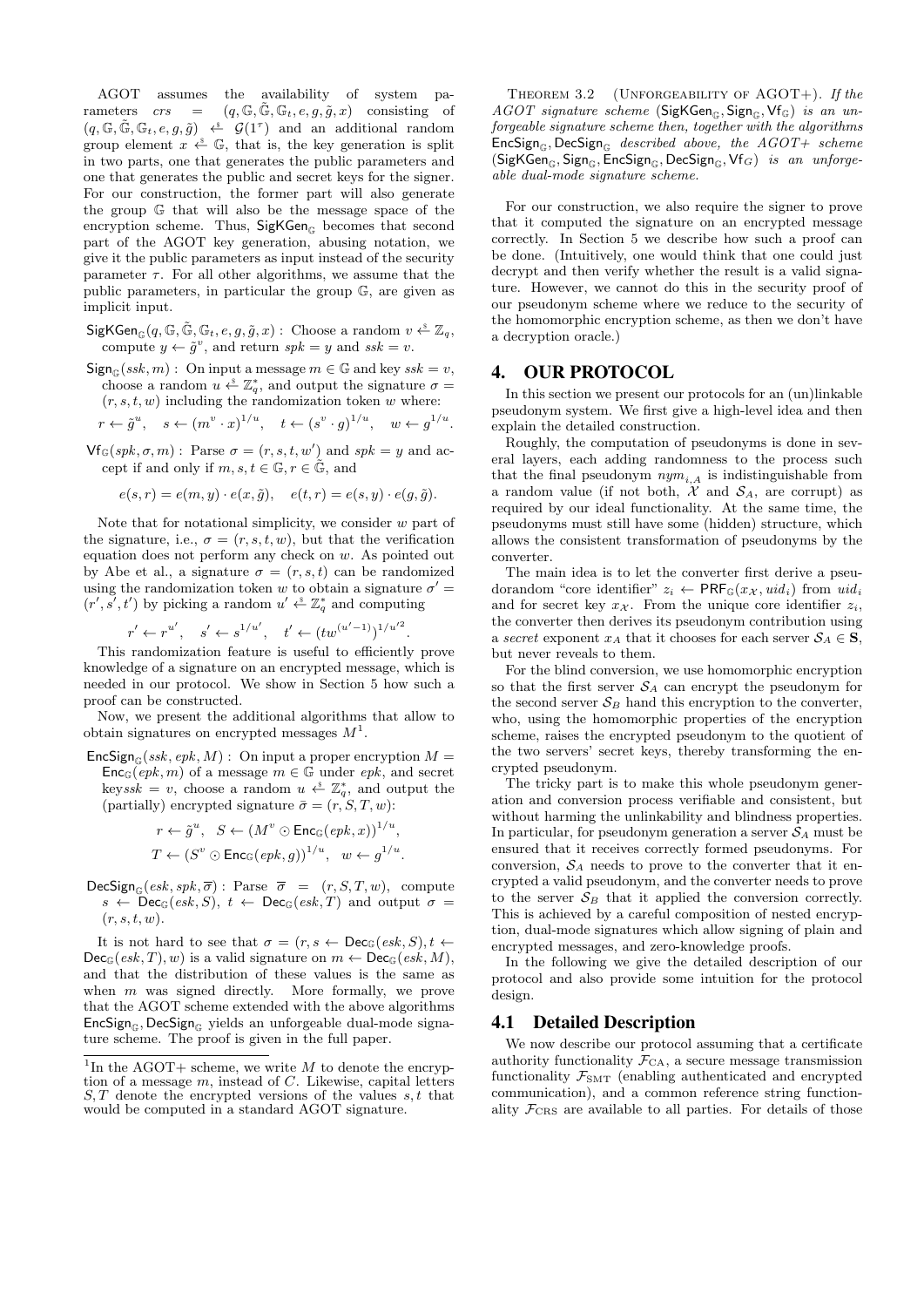functionalities we refer to [11].  $\mathcal{F}_{CRS}$  provides all parties with the system parameters, consisting of the security parameter  $\tau$  and a cyclic group  $\mathbb{G} = \langle g \rangle$  of order q (which is a  $\tau$ -bit prime). In the description of the protocol, we assume that parties call  $\mathcal{F}_{CA}$  to retrieve the necessary key material whenever they use a public key of another party. Further, if any of the checks in the protocol fails, the protocol ends with a failure message.

Converter Setup:  $(\mathit{epk}_\mathcal{X}, \mathit{esk}_\mathcal{X}) \overset{\hspace{0.1em}\mathsf{\scriptscriptstyle\$}}{\leftarrow} \mathsf{EncKGen}_{\mathbb{G}}(1^\tau)$  $(x_{\mathcal{X}}, y_{\mathcal{X}}) \overset{\hspace{0.1em}\mathsf{\scriptscriptstyle\$}}{\leftarrow} \mathsf{PRFKGen}_{\mathbb{G}}(1^{\tau})$ for each server  $\mathcal{S}_A \in \mathbf{S}$ :  $(spk_{\mathcal{X},A},ssk_{\mathcal{X},A}) \overset{\hspace{0.1em}\mathsf{\scriptscriptstyle\$}}{\leftarrow} \mathsf{SigKGen}_{\mathbb{G}}(1^{\tau})$ choose a random  $x_A \stackrel{\bar{s}}{\leftarrow} \mathbb{Z}_q$  and compute  $y_A \leftarrow g^{x_A}$ store  $sk_{\mathcal{X}} \leftarrow (esk_{\mathcal{X}}, x_{\mathcal{X}}, \{x_A, ssk_{\mathcal{X},\mathcal{A}}\}_{\forall \mathcal{S}_{\mathcal{A}} \in \mathbf{S}})$ register  $pk_{\mathcal{X}} \leftarrow (epk_{\mathcal{X}}, y_{\mathcal{X}}, \{y_A, spk_{\mathcal{X}, \mathcal{A}}\}_{\forall S_A \in \mathbf{S}})$  with  $\mathcal{F}_{\text{CA}}$ Server Setup (by each server  $S_A \in \mathbf{S}$ ):  $(\mathit{epk}_A, \mathit{esk}_A) \overset{\hspace{0.1em}\mathsf{\scriptscriptstyle\$}}{\leftarrow} \mathsf{EncKGen}_{\mathbbm{G}}(1^{\tau})$  $(spk_A,ssk_A) \xleftarrow{\$} \mathsf{SigKGen}(1^{\tau})$  $k_A \overset{\hspace{0.1em}\mathsf{\scriptscriptstyle\$}}{\leftarrow}$  PRPKGen $_{\mathbb{G}}(1^{\tau})$ store  $sk_A \leftarrow (esk_A, ssk_A, k_A)$ register  $pk_A \leftarrow (spk_A, epk_A)$  with  $\mathcal{F}_{CA}$ 

Figure 3: Setup of Converter and Servers

# *Setup.*

Before starting a new instance of our (un)linkable pseudonym system, we assume that the converter and all servers use standard techniques [11, 4] to agree on a session identifier  $sid = (sid', \mathcal{X}, \mathbf{S}, \mathbf{U}, \mathbf{N})$  where  $sid'$  is a fresh and unique string,  $\mathcal{X}$  and  $\mathbf{S} = \{S_A, S_B, \dots\}$  denote the identities of the communicating parties, and  $\mathbf{U} = \mathbb{Z}_q$  and  $\mathbf{N} = \mathbb{G}$  define the domain of user identifiers and pseudonyms respectively. Then, whenever a new sid has been agreed on, all specified entities  $X$  and **S** generate their keys as described in Figure 3. For simplicity, we assume that the converter setup is trusted and discuss in the full paper how this assumption can be relaxed (e.g., by adding NIZKs proving knowledge of the secret keys, or distributed key generation).

#### *Pseudonym Generation.*

A pseudonym  $\mathit{nym}_{i,A}$  for main identifier  $\mathit{uid}_i$  and server  $S_A$  is jointly computed by the server and the converter  $X$ , as depicted in Figure 4. The generation is initiated by the converter and starts by applying a pseudorandom function to  $uid_i$  obtaining a secret "core identifier"  $z_i \leftarrow$  $PRF_{\mathbb{G}}(x_{\mathcal{X}}, \text{uid}_i)$ . As  $x_{\mathcal{X}}$  is a secret key known only to the converter, the servers are not privy of the mapping between uid<sub>i</sub> and  $z_i$ . From the core identifier  $z_i$  – which is the same for all servers in  $S -$  the converter then derives a serverspecific "inner pseudonym"  $xnym_{i,A} \leftarrow z_i^{x_A}$  for a secret conversion value  $x_A$  that X chooses internally for every server  $\mathcal{S}_A$ , but never reveals to them. By using a verifiable PRF and proving correctness of the computation in  $\pi_{num}$ , the entire process of deriving the inner pseudonym  $xnym_{i,A}$  can be verified by the server. If  $anon = 0$ , i.e., the pseudonym should be verifiably derived from a particular  $uid_i$  that is also given to the server, the proof is done w.r.t. that  $uid_i$ , whereas for anon = 1,  $\pi_{nym}$  only shows that the pseudonym was formed correctly for *some uid<sub>i</sub>*. In the latter case, the proof actually shows that the pseudonym is of the correct

form  $xnym_{i,A} = z_i^{x_A}$  for some  $z_i \in \mathbb{G}$  and also allows for extraction of  $z_i$  as this will be required in the security proof.

The inner pseudonym  $xnym_{i,A}$  gets also accompanied with a server-specific signature  $\sigma_{nym}$  generated by the converter (using a dedicated signing key for each server). This signature will be crucial in a conversion request to ensure that only the server  $S_A$ , for which the pseudonym was intended for, can subsequently use it in a conversion. We use the dualmode signature for that purpose, as the converter needs to sign pseudonyms also in a blind way when they are generated via a conversion request.

When receiving a correctly signed and derived  $xnym_{i,A}$ , the server  $S_A$  then adds the final pseudonym layer by applying a pseudorandom permutation to  $xnym_{i,A}$  for secret key  $k_A$  as  $nym_{i,A} \leftarrow \text{PRP}_{\mathbb{G}}(k_A, mym_{i,A})$ . This ensures that the server's output  $nym_{i}$ , a cannot be linked to  $xnym_{i}$  a or  $uid_i$ by a corrupt converter.

#### *Conversion Request.*

When a server  $S_A$  wishes to convert a pseudonym  $nym_{i,A}$ towards a server  $S_B$ , it sends a conversion request to X, as described in Figure 5. Each request also comes with a unique query identifier *gid* (which can be established through the same standard techniques as sid). To achieve blindness of the request towards  $X$ , the server encrypts the unwrapped inner pseudonym  $xnym_{i,A}$  under  $S_B$ 's public key. We also add a second layer of encryption using  $\mathcal{X}$ 's public key. This nested encryption is necessary to allow  $\mathcal X$  to later prove correctness of a conversion towards the target server  $S_B$ , but without  $S_B$  learning the value  $xnym_{i,A}$ . The signature  $\sigma_C$  of  $\mathcal{S}_A$  on the nested encryption serves the same purpose. Both, the signature and proof are thereby bound to the query identifier qid, such that a corrupt  $\mathcal X$  cannot reuse the values in a different session.

Finally, we also want to ensure that  $S_A$  can only trigger conversions of correct pseudonyms that "belong" to the server. Therefore,  $S_A$  has to prove in  $\pi_A$  that the ciphertext sent in the request contains a pseudonym  $xnym_{i,A}$  that is signed under the correct key of the converter (but without revealing the signature).

When the converter  $\mathcal X$  receives such a request, it first verifies the signature  $\sigma_C$  and proof  $\pi_A$ . If both are valid, X asks the environment whether it shall proceed. This is the hook to some external procedure which decides if the conversion from  $S_A$  to  $S_B$  shall be granted or not.

## *Conversion Response.*

If the converter gets the approval to proceed,  $\mathcal{X}$  and  $\mathcal{S}_B$ complete the conversion as depicted in Figure 5. First,  $\mathcal{X}$ uses the homomorphic property of the encryption scheme and raises the encrypted pseudonym to the quotient  $x_B/x_A$ of the two servers' secret conversion keys, thereby blindly transforming the encrypted inner pseudonym into  $xnym_{i,B}$ . The converter also re-randomizes the ciphertext by multiplying an encryption of "1" which is crucial for proofing unlinkability. To allow  $S_B$  to subsequently use the obtained pseudonym, the converter also "blindly" signs the encrypted  $xnym_{i,B}$  with the dual-mode signature scheme. For ensuring consistency of a conversion (even in the presence of a corrupt converter),  $X$  proves correctness of the transformation in  $\pi_{\mathcal{X}}$ . The converter then sends the encrypted inner pseudonym  $xnym_{i,B}$  as  $C''$  with encrypted signature  $\overline{\sigma}_{nym}$ to  $S_B$ , and also forwards the received tuple  $(C, \sigma_C, \pi_A)$ .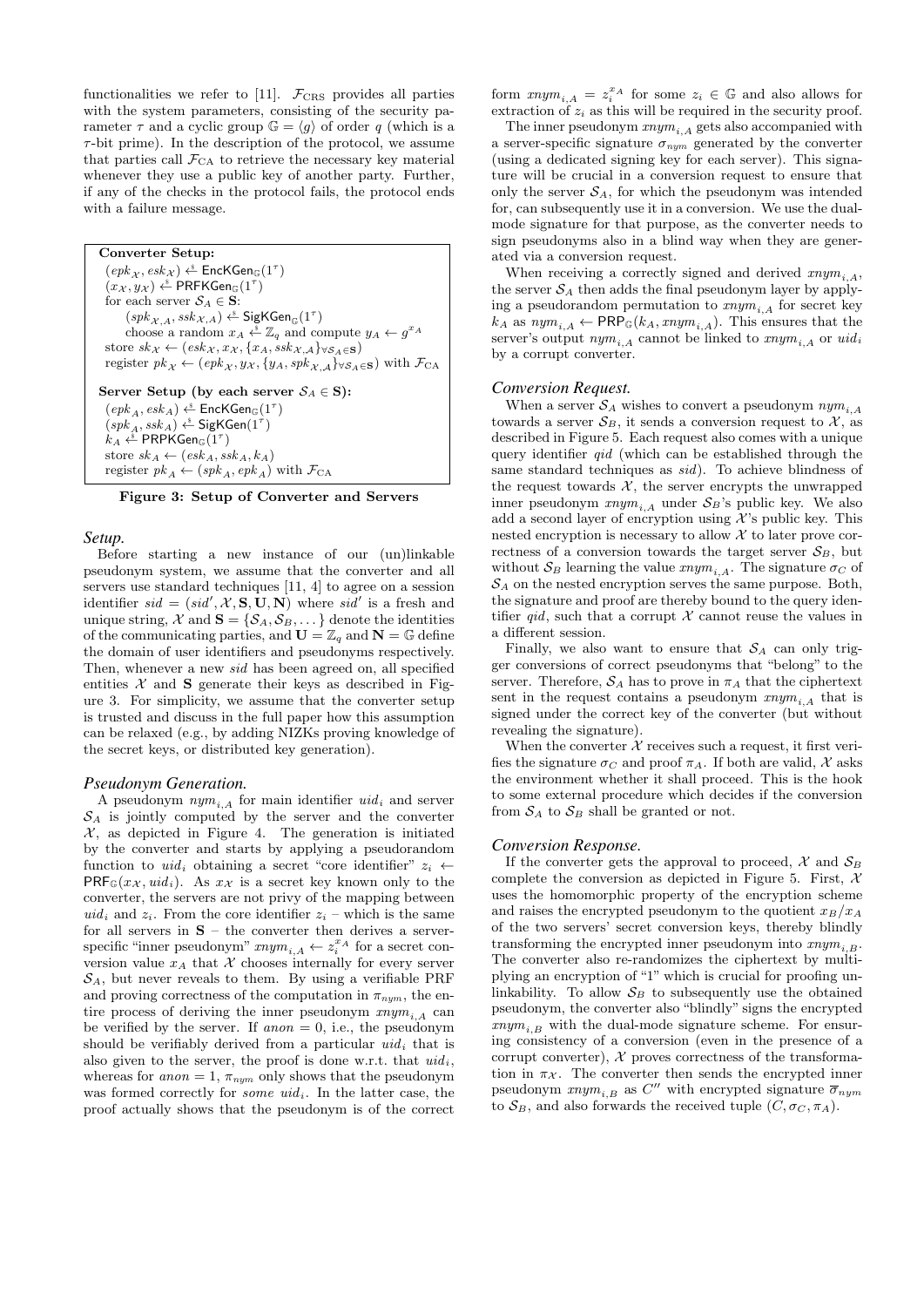Step1. Upon input (NYMGEN, sid, uid<sub>i</sub>,  $S_A$ , anon), converter X generates its pseudonym contribution: a) Check that  $uid_i \in \mathbb{Z}_q$ , and if so compute  $xnym_{i,A} \leftarrow \textsf{PRF}_{\mathbb{G}}(x_{\mathcal{X}},uid_i)^{x_A}$  and  $\sigma_{nym} \leftarrow \textsf{Sign}_{\mathbb{G}}(ssk_{\mathcal{X},\mathcal{A}},xnym_{i,A}).$ b) Prove correctness of the pseudonym generation in the proof  $\pi_{num}$ : if anon = 0:  $\pi_{nym} \stackrel{\text{g}}{\leftarrow} \text{NIZK}\{(x_A, x_{X}, z_i) : \ x_n y_{A_i} = z_i^{x_A} \land y_A = g^{x_A} \land z_i = \text{PRF}_{\mathbb{G}}(x_{X}, \text{uid}_i)\}(sid)$ . if  $anon = 1:$   $\pi_{nym} \stackrel{s}{\leftarrow} \text{NIZK}\{(x_A, \underline{z_i}) : \ xnym_{i,A} = z_i^{x_A} \land y_A = g^{x_A} \land z_i \in \mathbb{G}\}(sid),$  and set  $uid_i \leftarrow \perp$ .

c) Send (sid, xnym<sub>i</sub>,  $\sigma_{num}$ ,  $\pi_{num}$ , uid<sub>i</sub>) via  $\mathcal{F}_{SMT}$  to  $\mathcal{S}_{A}$ , end with no output.

Step2. Upon receiving  $(sid, mym_{i,A}, \sigma_{nym}, \pi_{nym}, uid_i)$  from X,  $S_A$  verifies input and derives final pseudonym:

a) Verify that  $\mathsf{Vf}_{\mathbb{G}}(spk_{\mathcal{X},A}, \sigma_{sym}, xnym_{i,A}) = 1$  and that the proof  $\pi_{nym}$  is correct w.r.t.  $y_A$  and  $y_X$ ,  $uid_i$  (if  $uid_i \neq \perp$ ). b) Compute  $nym_{i,A} \leftarrow \text{PRP}_{\mathbb{G}}(k_A, nym_{i,A}),$  store  $(\text{sid}, nym_{i,A}, \sigma_{nym})$  and end with output (NYMGEN, sid,  $nym_{i,A}, \text{uid}_i$ ).

#### Figure 4: Pseudonym Generation

When  $S_B$  receives a conversion request, it first checks that  $\sigma_C$ ,  $\pi_A$  are valid, ensuring that the request indeed was triggered by  $S_A$  for query  $qid$  and for the pseudonym contained in C. When  $S_B$  also verified the correctness of the conversion via  $\pi_{\mathcal{X}}$ , it decrypts  $xnym_{i,B}$  and corresponding signature  $\sigma_{num}$ . The final pseudonym  $nym_{i,B}$  is again derived using the PRPG. It stores the pseudonym and signature, and outputs  $nym_{i,B}$  together with the query identifier qid.

#### 4.2 Security and Efficiency

Our protocol described above securely realizes the ideal functionality  $\mathcal{F}_{\text{nym}}$  defined in Section 2. The detailed proof of the following theorem is given in the full paper.

THEOREM 4.1. The  $(un)linkable$  pseudonym system described in Section 4 securely implements the ideal functionality  $\mathcal{F}_{\text{nym}}$  defined in Section 2 in the  $(\mathcal{F}_{CA}, \mathcal{F}_{CRS}, \mathcal{F}_{SMT})$ hybrid-model, provided that

- (EncKGen<sub>G</sub>, Enc<sub>G</sub>, Dec<sub>G</sub>) is a semantically secure homomorphic encryption scheme,
- $(SigKGen_{\mathbb{G}}, Sign_{\mathbb{G}}, EncSign_{\mathbb{G}}, DecSign_{\mathbb{G}}, Vf_{\mathbb{G}})$  is an unforgeable dual-mode signature scheme (as defined in Def. 3.1),
- (SigKGen, Sign, Vf) is an unforgeable signature scheme,
- $(PRFKGen<sub>G</sub>, PRF<sub>G</sub>)$  is a secure and verifiable pseudorandom function,
- (PRPKGen $\epsilon$ , PRP $\epsilon$ ) is a secure pseudorandom permutation.
- the proof system used for NIZK is zero-knowledge, simulation-sound and online-extractable (for the underlined values), and
- the DDH-assumption holds in group G.

When instantiated with the ElGamal encryption scheme for  $(EncKGen_{\mathbb{G}}, Enc_{\mathbb{G}}, Dec_{\mathbb{G}}),$  with Schnorr signatures [25, 23] for (SigKGen, Sign, Vf), with the AGOT+ dual-mode signature scheme for  $(SigKGen_{\mathbb{G}}, Sign_{\mathbb{G}}, EncSign_{\mathbb{G}}, DecSign_{\mathbb{G}}, Vf_{\mathbb{G}}),$  with the  $Dodis-$ Yampolskiy-PRF [16] for (PRFKGen $_{\mathbb{G}}$ , PRF $_{\mathbb{G}}$ ), and with the proof-protocols and "lazy" PRP<sup>G</sup> described in Section 5, then by the security of the underlying building blocks we have the following corollary:

COROLLARY 4.1. The  $(un)linkable$  pseudonym system described in Section 4 and instantiated as described above, securely realizes  $\mathcal{F}_{\text{nym}}$  in the  $(\mathcal{F}_{CA}, \mathcal{F}_{CRS}, \mathcal{F}_{SMT})$ -hybrid model under the Symmetric eXternal Decision Diffie-Hellman (SXDH) assumption [3], the q-Decisional Diffie-Hellman Inversion assumption [7], and the unforgeability of the AGOT scheme (which holds in the generic group model).

#### *Efficiency.*

With the primitives instantiated as stated above, we obtain the following efficiency figures, where  $exp<sub>G</sub>$  denotes an exponentiation in group G and pair stands for a pairing computation. Many of these exponentiations can be merged into multi-base exponentiations which allows to substantially optimize the computational complexity.

#### Converter  $\mathcal X$

| PseudonymGeneration:           | $\overline{10(+1)}$ exp <sub><math>\mathbb{G}</math></sub> + 1 exp $\tilde{\mathbb{G}}$ |
|--------------------------------|-----------------------------------------------------------------------------------------|
| ConversionRequest:             | $7 \exp_{\mathbb{G}_t} + 4 \exp_{\mathbb{G}_t} + 8 \text{ pair}$                        |
| ConversionResponse:            | $34 \exp_{\mathbb{G}} + 2 \exp_{\tilde{\mathbb{G}}}$                                    |
| Server $(S_A \text{ or } S_B)$ |                                                                                         |
| PseudonymGeneration:           | $4(+1)$ exp <sub><math>\mathbb{G}</math></sub> + 4 pair                                 |
| ConversionRequest:             | $8 \exp_{\mathbb{G}} + 4 \exp_{\mathbb{G}_t} + 8 \text{ pair}$                          |
| ConversionResponse:            | $30 \exp_{\mathbb{G}} + 5 \exp_{\mathbb{G}_t} + 12 \text{ pair}$                        |

# 4.3 Honest-but-Curious Converter

Our protocol achieves very strong security against active attacks, tolerating even a fully corrupt converter. One might argue though that a converter in our system is at most of the honest-but-curious type, i.e., the converter will always perform the protocol correctly but might aim at exploiting the information it sees or loose its data. Then, it will be sufficient to consider a weaker model where the converter will either be non-corrupted or of such honest-but-curious type. Regarding servers, considering active attacks is less debatable, however. Indeed, our pseudonym system can be used by a multitude of servers, possibly from private and public domains, and thus security should hold against servers that behave entirely malicious (as in our notion).

If one is willing to assume the weaker honest-but-curious adversary model for the converter, one can easily derive a more light-weight version from our protocol. Roughly, all parts where the converter proves correctness of its computations can be omitted. We now briefly sketch the necessary changes to our protocol and their impact on the efficiency numbers.

## *Pseudonym Generation.*

In the pseudonym generation, the proof generation  $\pi_{num}$ by the converter and the verification of  $\pi_{nym}$  and received signature  $\sigma_{nym}$  by the server  $S_A$  can be omitted. This reduces the complexity of the converter's part to  $6exp_{\mathbb{C}}+1 exp_{\mathbb{C}}$ and  $S_A$  has to perform no exponentiation or pairing anymore.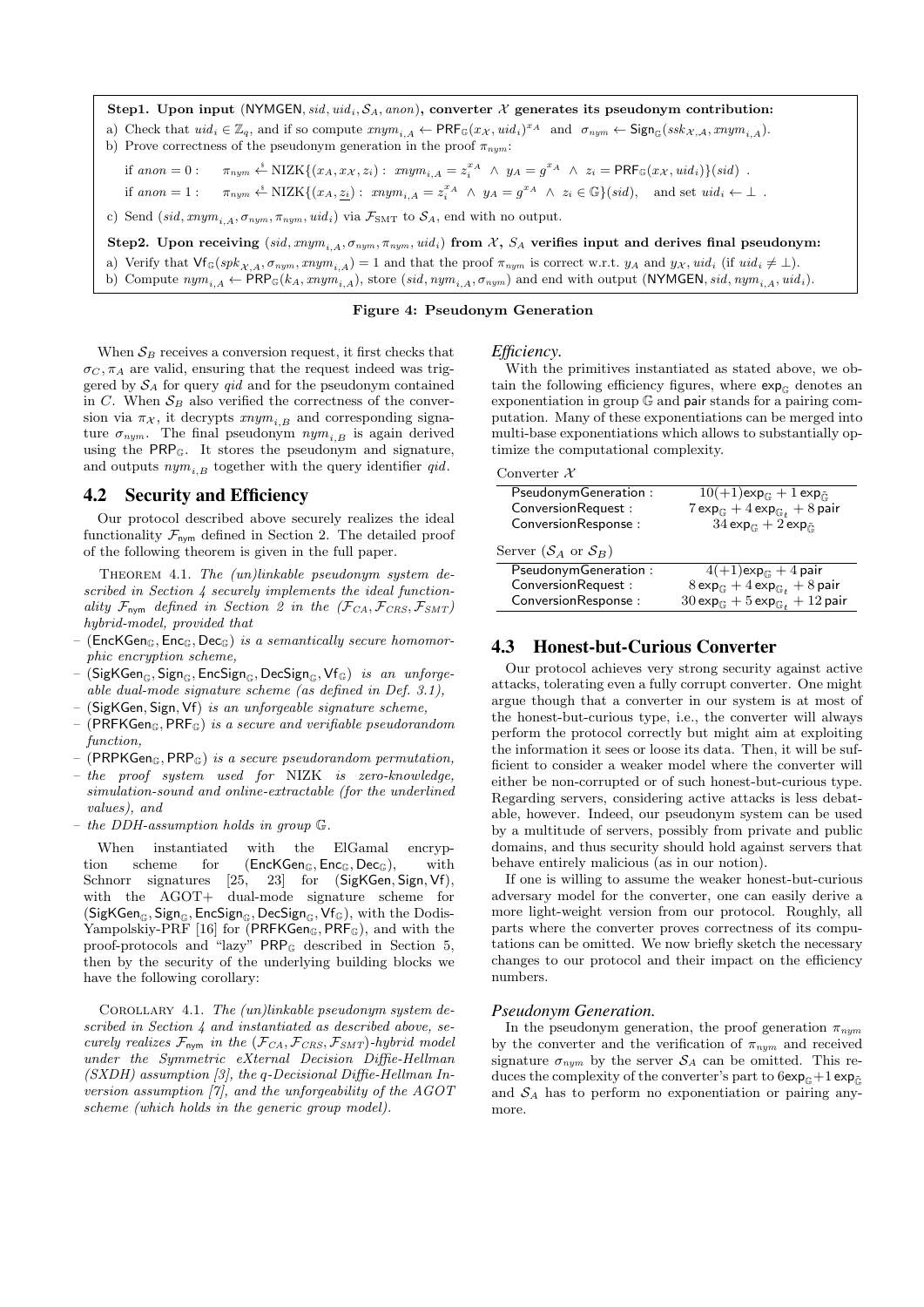ConversionRequest : The server  $S_A$  requests a conversion of pseudonym  $nym_{iA}$  towards server  $S_B$ .

Step1. Upon input (CONVERT, sid, qid, ny $m_{i,A}$ ,  $S_B$ ), Server  $S_A$  computes and sends request:

- a) Retrieve (sid,  $nym_{i,A}$ ,  $\sigma_{nym}$ ) for  $nym_{i,A}$  and abort if no such record exists.
- b) Compute  $\text{tr}m_{i,A} \leftarrow \textsf{PRP}_{\mathbb{G}}^{-1}(k_A, \text{sym}_{i,A}), C \leftarrow \textsf{Enc}_{\mathbb{G}}(\text{epk}_{\mathcal{X}}, \textsf{Enc}_{\mathbb{G}}(\text{epk}_B, \text{tr}m_{i,A})), \text{ and } \sigma_C \leftarrow \textsf{Sign}(\text{ssk}_A, (\text{sid}, \text{qid}, C)).$ c) Prove knowledge of a converter's signature  $\sigma_{nym}$  on the underlying  $xnym_{i,A}$  and under key  $spk_{\mathcal{X},\mathcal{A}}$ :
	- $\pi_A \stackrel{\hspace{0.1em}\mathsf{\scriptscriptstyle\$}}{\leftarrow} \text{NIZK}\{(xnym_{i,A},\sigma_{nym}): \mathsf{Vf}_{\mathbb{G}}(spk_{\mathcal{X},\mathcal{A}},\sigma_{nym},xnym_{i,A})=1 \;\wedge\; C=\mathsf{Enc}_{\mathbb{G}}(epk_{\mathcal{X}},\mathsf{Enc}_{\mathbb{G}}(epk_{B},xnym_{i,A}))\}(sid,qid).$

d) Send (sid, qid, C,  $\pi_A$ ,  $\sigma_C$ ,  $\mathcal{S}_B$ ) via  $\mathcal{F}_{SMT}$  to X and end with no output.

Step2. Upon receiving (sid, qid, C,  $\pi_A$ ,  $\sigma_C$ ,  $S_B$ ) from  $S_A$ , X verifies request and asks for permission to proceed:

- a) Verify that  $\mathsf{Vf}(spk_A, \sigma_C, (sid, qid, C)) = 1$  and  $\pi_A$  is correct w.r.t.  $spk_{\mathcal{X},\mathcal{A}}$  and the received ciphertext C.
- b) Store (convert, sid, qid, C,  $\pi_A$ ,  $\sigma_C$ ,  $S_A$ ,  $S_B$ ) and output (CONVERT, sid, qid,  $S_A$ ,  $S_B$ )

ConversionResponse : The converter X and server  $S_B$  blindly convert the encrypted pseudonym into  $nym_{i,B}$ .

Step1. Upon input (PROCEED, sid, qid), X blindly derives the encrypted pseudonym  $xnym_{i,B}$  for  $S_B$ :

- a) Retrieve the conversion record (convert, sid, qid, C,  $\pi_A$ ,  $\sigma_C$ ,  $S_A$ ,  $S_B$ ) for qid and abort if no such record exists.
- b) Compute  $C' \leftarrow \mathsf{Dec}_{\mathbb{G}}(esk_{\mathcal{X}}, C)$  and  $C'' \leftarrow (C' \odot \mathsf{Enc}_{\mathbb{G}}(epk_{B}, 1))^{\Delta}$  where  $\Delta \leftarrow x_{B}/x_{A} \pmod{q}$ .
- c) Sign the encrypted pseudonym using the secret key  $ssk_{\mathcal{X},B}$  for  $\mathcal{S}_B$  as  $\overline{\sigma}_{nym} \overset{\hspace{0.1em}\mathcal{X}}{\leftarrow}$  EncSign<sub>G</sub>(ssk  $\chi, B$ , epk  $_B, C'$ ).
- d) Prove correctness of the computation of  $C''$  and  $\overline{\sigma}_{nym}$  in  $\pi_{\mathcal{X}}$ :
	- $\pi_{\mathcal{X}} \xleftarrow{\$} \textrm{NIZK}\{(\Delta, C', \textrm{ssk}_{\mathcal{X},B}, \textrm{esk}_{\mathcal{X}}) : \overline{\sigma}_{nym} = \mathsf{EncSign}_{\mathbb{G}}( \textrm{ssk}_{\mathcal{X},B}, \textrm{epk}_{B}, C'') \; \wedge \;$

 $C' = \mathsf{Dec}_{\mathbb{G}}(esk_{\mathcal{X}}, C) \ \wedge \ C'' = (C' \odot \mathsf{Enc}_{\mathbb{G}}(epk_{B}, 1))^{\Delta} \ \wedge \ y_{A}^{\Delta} = y_{B}\}(sid, qid).$ 

e) Send (sid, qid, C, C'',  $\sigma_C$ ,  $\overline{\sigma}_{num}$ ,  $\pi_A$ ,  $\pi_{\mathcal{X}}$ ,  $S_A$ ) via  $\mathcal{F}_{SMT}$  to  $\mathcal{S}_B$ .

Step2. Upon receiving  $(sid, qid, C, C'', \sigma_C, \overline{\sigma}_{nym}, \pi_A, \pi_X, S_A)$  from X,  $S_B$  derives its local pseudonym  $nym_{i,B}$ :

a) Verify that  $\mathsf{Vf}(spk_A, \sigma_C, (sid, qid, C)) = 1, \pi_A$  is correct w.r.t.  $spk_{\mathcal{X}, \mathcal{A}}, C$  and  $\pi_{\mathcal{X}}$  is correct w.r.t.  $C''$ .

b) Compute  $\text{rnym}_{i,B} \leftarrow \text{Dec}_{\mathbb{G}}(\text{esk}_B, C'')$  and  $\sigma_{\text{rnym}} \leftarrow \text{DecSign}_{\mathbb{G}}(\text{esk}_B, \text{spk}_{\mathcal{X},B}, \overline{\sigma}_{\text{rnym}}).$ 

c) Verify that  $\mathsf{Vf}_{\mathbb{G}}(spk_{\mathcal{X},B}, \sigma_{nym}, xnym_{i,B}) = 1$  and derive the final pseudonym as  $nym_{i,B} \leftarrow \mathsf{PRP}_{\mathbb{G}}(k_B, xnym_{i,B})$ .

d) Store (sid,  $nym_{i,B}$ ,  $\sigma_{nym}$ ) and end with output (CONVERTED, sid, qid,  $S_A$ ,  $nym_{i,B}$ ).

## Figure 5: Conversion Request and Response Protocol

# *Conversion Request.*

The changes to the conversion protocol are slightly more complex. When  $S_A$  prepares its request, we can remove the outer encryption layer of C and omit the signature  $\sigma_C$ . Both allowed  $X$  to forward  $S_A$ 's request in a blind yet verifiable manner to  $S_B$ . Relying on an honest-but-curious converter, this is not needed anymore. Overall, the complexity in the conversion request decreases to  $5 \exp_{\mathbb{G}} + 4 \exp_{\mathbb{G}_t} + 8 \text{ pair for}$  $S_A$  and  $3 \exp_{\mathbb{G}} + 4 \exp_{\mathbb{G}_t} + 8 \text{ pair for } \mathcal{X}.$ 

#### *Conversion Response.*

When the converter computes its conversion response, we can omit the proof  $\pi_{\mathcal{X}}$ . Further,  $\mathcal X$  does not have to forward the proof  $\pi_A$  to  $S_B$  as this was needed in the security proof only when the converter was corrupt. Also the ciphertext  $C$  needs no longer to be forwarded to  $S_B$  and in fact should not be forwarded, as we just changed  $C$  to be a direct encryption of  $\textit{nym}_{i,A}$  under  $\mathcal{S}'_B$ s key. Overall, the only values sent from X to  $S_B$  are now (sid, qid, C'',  $\overline{\sigma}_{nym}$ , S<sub>A</sub>). Consequently, also the part of the receiving server  $S_B$  gets more light-weight: it does neither have to verify  $\pi_A$ ,  $\pi_X$ , or  $\sigma_C$ anymore.  $S_B$ 's verification of the decrypted signature  $\sigma_{num}$ on the converted pseudonym becomes obsolete, too. This significantly reduces the overall complexity of the response protocol to  $23 \exp_{\mathbb{G}} + 1 \exp_{\tilde{\mathbb{G}}}$  for  $\mathcal X$  and  $3 \exp_{\mathbb{G}}$  for  $\mathcal S_B$ .

# 5. CONCRETE INSTANTIATIONS

In this section we describe how to instantiate the different proofs used in our protocol, assuming that the ElGamal encryption scheme [17] is used for ( $EncKGen<sub>G</sub>, Enc<sub>G</sub>$ )  $Dec_G$ ), AGOT+ signatures (as defined in Section 3.5) for  $(SigKGen_{\mathbb{G}}, Sign_{\mathbb{G}}, EncSign_{\mathbb{G}}, DecSign_{\mathbb{G}}, Vf_{\mathbb{G}})$  and the Dodis-Yampolskiy [16] construction for the verifiable pseudorandom function (PRFKGen<sub>G</sub>, PRF<sub>G</sub>). The concrete instantiations of the standard signature and the PRP have no influence on the proofs, as they don't appear in any of the proven statements. We also describe some optimisations for computing the nested encryption  $C$  and derivation of the ciphertext  $C''$  which enhance the efficiency of our scheme.

Our instantiation requires that  $\mathcal{F}_{CRS}$  provides all parties instead of the single group G with three groups  $\mathbb{G} = \langle g \rangle$ ,  $\tilde{\mathbb{G}} = \langle \tilde{q} \rangle$ ,  $\mathbb{G}_t$  of prime order q, and a bilinear map  $e : \mathbb{G} \times \tilde{\mathbb{G}} \to$  $\mathbb{G}_t$ . Those are generated as  $(q, \mathbb{G}, \tilde{\mathbb{G}}, \mathbb{G}_t, e, g, \tilde{g}) \stackrel{\hspace{0.1em}\mathsf{\scriptscriptstyle\$}}{\leftarrow} \mathcal{G}(1^{\tau}).$ For the system parameters of the  $AGOT(+)$  scheme also an additional random group element  $x \stackrel{s}{\leftarrow} \mathbb{G}$  is included in the CRS. Finally, to achieve online extractability for the NIZK proofs, we require that the CRS further contains a random public key  $\hat{y} \in \mathbb{G}$ . In the security proof, the simulator will choose a random  $\hat{x} \in \mathbb{Z}_q$  and set  $\hat{y} \leftarrow g^{\hat{x}}$ , which allows to efficiently extract the necessary values as described in the preliminaries.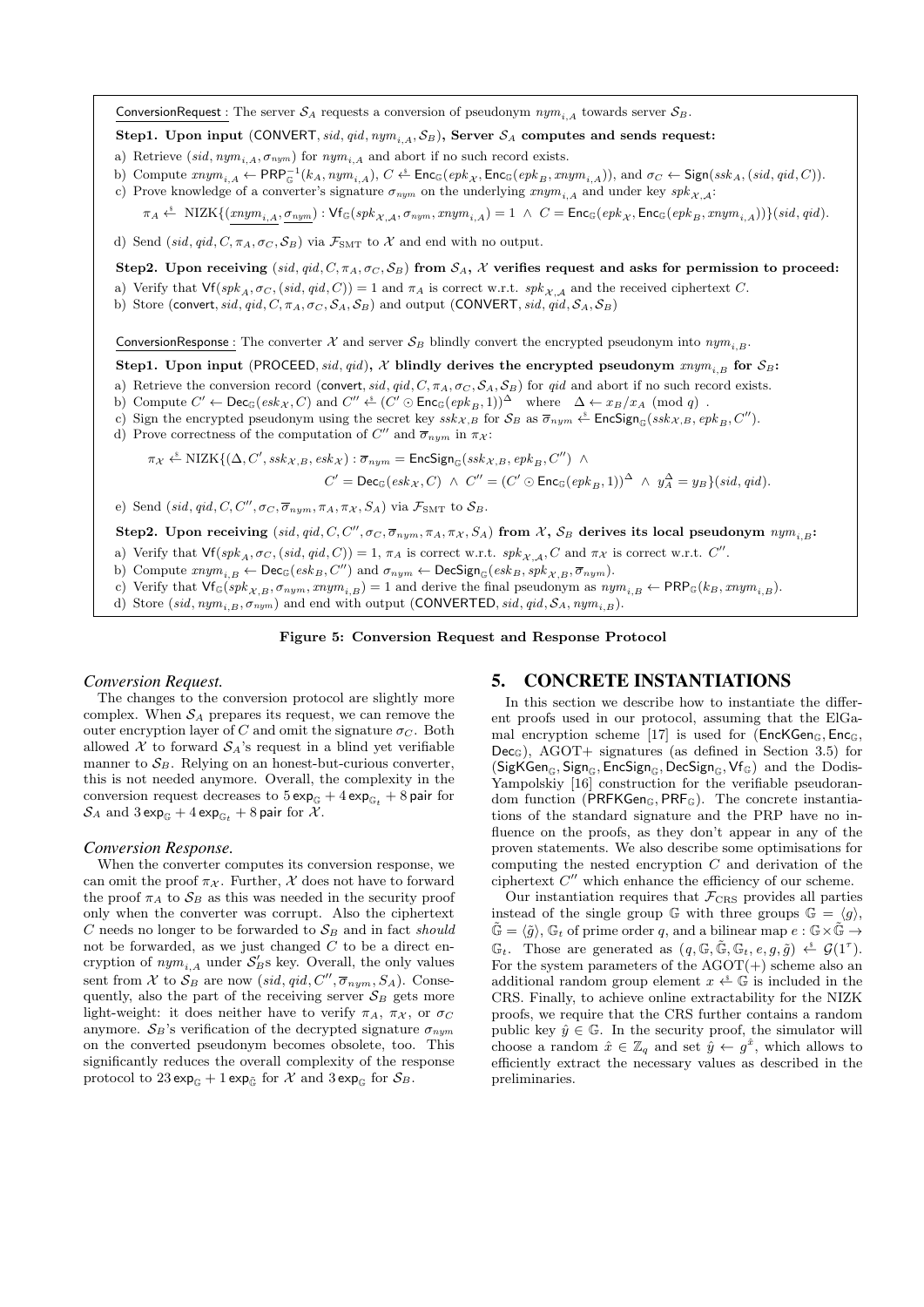Overall, the CRS in our scheme then has the form  $\operatorname{crs} =$  $(q, \mathbb{G}, \tilde{\mathbb{G}}, \mathbb{G}_t, e, g, \tilde{g}, x, \hat{y})$ . The converter's keys for the dualmode signature (for each server  $S_A \in S$ ) have the form  $(spk_{\mathcal{X},A} = y_{\mathcal{X},A}, ssk_{\mathcal{X},A} = v_{\mathcal{X},A})$  and for the ElGamal encryption we have  $\left(\mathit{epk}_{\mathcal{X}} = \bar{y}_{\mathcal{X}}, \mathit{esk}_{\mathcal{X}} = \bar{x}_{\mathcal{X}}\right)$ .

## 5.1 Pseudonym Generation

In  $\pi_{num}$  a converter has to prove that it has generated its pseudonym contribution  $xnym_{i,A}$  correctly. If the pseudonym is not anonymous  $(anon = 0)$ , it also includes a proof that the core identifier  $z_i = PRF_{\mathbb{G}}(x_{\mathcal{X}}, \text{uid}_i)$  was computed correctly.

If the flag anon = 1, the proof  $\pi_{nym}$  is instantiated as follows: first compute an ElGamal encryption of  $z_i$  under the CRS key as  $Z = (Z_1, Z_2) \leftarrow (\hat{y}^r, z_i g^r)$  with a randomly chosen  $r \stackrel{\hspace{0.1em}\mathsf{\scriptscriptstyle\$}}{\leftarrow} \mathbb{Z}_q$ . Then compute the proof  $\pi'_{\hspace{0.3em} nym}$ :

$$
\pi'_{nym} \stackrel{\hspace{0.1em}\mathsf{\scriptscriptstyle\$}}{\leftarrow} \mathrm{SPK}\{(x'_A, r): \ Z_1 = \hat{y}^r \ \wedge \ Z_2 = g^r x n y m_{i, A}^{x'_A} \ \wedge \ \ g = y_A^{x'_A} \} (sid, g, y_A, x n y m_{i, A}, Z_1, Z_2)
$$

and output  $\pi_{\textit{nym}} \leftarrow (Z, \pi'_{\textit{nym}})$ . For the analysis of this proof notice that  $z_i = xnym_{i,A}^{1/x_A} = xnym_{i,A}^{x'_A}$ .

If the flag anon = 0, then  $\pi_{num}$  is instantiated as:

$$
\pi_{nym} \stackrel{\ast}{\leftarrow} \text{SPK}\{(x'_A, x'_A) : 1 = g^{x'_A} y_A^{-x'_A} \land g = y_A^{x'_A} \land g = (xnym_{i,A}^{uid_i})^{x'_A} xnym_{i,A}^{x'_A}\} (sid, g, y_A, xnym_{i,A}, y_A, uid_i)
$$

where  $y_{\mathcal{X}}$  is part of the converter's public key. Let us analyse the latter proof. The first term established that  $x'_{\mathcal{X}} = x'_{A} x_{\mathcal{X}}$ , the second one that  $x'_A = 1/x_A$  and the third term that  $xnym_{i,A} = (g^{1/(uid_i+x_{\mathcal{X}})})^{xA}.$ 

# 5.2 Conversion Request

In a conversion request, the server  $S_A$  has to prove that it knows a converter's signature on the inner pseudonym  $xnym<sub>i</sub>$ , which it provided in double encrypted form  $C =$  $\mathsf{Enc}_{\mathbb{G}}(\mathit{epk}_X, \mathsf{Enc}_{\mathbb{G}}(\mathit{epk}_B, \mathit{xnym}_{i,A})).$ 

We start with the description of how the double encryption  $C = \text{Enc}_{\mathbb{G}}(epk_{\mathcal{X}}, \text{Enc}_{\mathbb{G}}(epk_{B}, xnym_{i,A}))$  is instantiated. We already apply some optimizations and extend the ciphertext such that it allows for the online extraction of the pseudonym and its signature in the proof  $\pi_A.$ 

Let  $\operatorname{esk}_{\mathcal{X}} = \bar{x}_{\mathcal{X}}$  and  $\operatorname{epk}_{\mathcal{X}} = \bar{y}_{\mathcal{X}}$  be the encryption key pairs of the converter and  $\overline{esk}_B = \overline{x}_B$  and  $\overline{epk}_B = \overline{y}_B$  for server  $S_B$ . Let  $\hat{y}$  be the public key in the CRS. Then C is computed as an extended ElGamal encryption as

 $C := (C_0, C_1, C_2, C_3) \leftarrow (\hat{y}^{r_1+r_2}, \bar{y}_B^{r_1}, \bar{y}_\mathcal{X}^{r_2}, g^{r_1+r_2} \text{snym}_{i,\mathcal{A}})$ with  $r_1, r_2 \stackrel{s}{\leftarrow} \mathbb{Z}_q$ . Let  $(r, s, r, w)$  be the converter's signature on  $xnym_{i,A}$ .

Then, the proof  $\pi_A$  if realized as follows: First the server  $\mathcal{S}_A$  randomizes the signature  $\sigma = (r, s, t, w)$  for key  $spk_{\mathcal{X}, A} =$  $y_{\mathcal{X},A}$  by picking a random  $u' \stackrel{s}{\leftarrow} \mathbb{Z}_q^*$  and computes  $\sigma' =$  $(r', s', t', w')$  as

$$
r' \leftarrow r^{u'}, s' \leftarrow s^{1/u'}, t' \leftarrow (tw^{(u'-1)})^{1/u'^2}.
$$

Then it computes the proof

$$
\pi'_A \xleftarrow{\text{$s$}} \text{SPK}\{(r_1, r_2, \nu_1, \nu_2) : C_0 = \hat{y}^{r_1+r_2} \land
$$
  
\n
$$
C_1 = \bar{y}_B^{r_1} \land C_2 = \bar{y}_X^{r_2} \land S_1 = \hat{y}^{\nu_1} \land T_1 = \hat{y}^{\nu_2} \land
$$
  
\n
$$
e(x, \tilde{g})e(C_3, y_{\mathcal{X},A})/e(S_2, r') = e(g, y_{\mathcal{X},A})^{r_1+r_2}e(g, r')^{-\nu_1} \land
$$
  
\n
$$
e(g, \tilde{g})e(S_2, y_{\mathcal{X},A})/e(T_2, r') = e(g, y_{\mathcal{X},A})^{\nu_1}e(g, r')^{-\nu_2}
$$

$$
\} (sid, qid, crs, C, r', S, T, w, y_{\mathcal{X},A}, \bar{y}_{\mathcal{X}}, \bar{y}_{B}),
$$

where  $S = (S_1, S_2) = (\hat{y}^{\nu_1}, g^{\nu_1} s')$  and  $T = (T_1, T_2) =$  $(\hat{y}^{\nu_2}, g^{\nu_2}t')$  are (ordinary) ElGamal encryptions under the CRS key that make this proof online extractable. It outputs  $\pi_A = (\pi'_A, S, T, r')$ . The analysis of this proof is given in the full version of the paper.

## 5.3 Conversion Response

Let us now detail how the converter computes the ciphertext  $C'' = (C''_1, C''_2)$  and the proof  $\pi_{\mathcal{X}}$  in which  $\mathcal{X}$  proves that it derived and signed  $C^{\prime\prime}$  (containing the translated pseudonym) correctly.

Given the ciphertext  $C = (C_0, C_1, C_2, C_3)$ , the converter computes  $C'_2 \leftarrow C_3/C_2^{1/\bar{x}_{\mathcal{X}}}, C''_2 \leftarrow (C'_2^{x_B/x_A})g^r,$ and  $C''_1 \leftarrow C_1^{x_B/x_A} \bar{y}_B^r$ , with  $r \leftarrow \mathbb{Z}_q$ . Let  $\Delta = x_B/x_A$ (mod q). Notice that  $(C_1, C'_2)$  is an encryption of  $xnym_{i,A}$ under  $\bar{y}_B$  (provided  $S_A$  computed C honestly) and that we have  $C_2'' = (C_3/C_2^{1/\bar{x}_{\mathcal{X}}})^{\Delta} g^r$ . Thus,  $C'' = (C_1'', C_2'')$  is an encryption of  $xnym_{i,B}$  under  $\bar{y}_B$ .

Now, the converter computes the signature on the ciphertext  $(C''_1, C''_2)$  and for signing key  $ssk_{\mathcal{X},B} = v_{\mathcal{X},B}$ (with public key  $spk_{\mathcal{X},B} = y_{\mathcal{X},B}$ ). Choose a random  $u, \rho_1, \rho_2 \overset{\hspace{0.1em}\mathsf{\scriptscriptstyle\$}}{\leftarrow} \mathbb{Z}_q^*$ , and compute the (partially) encrypted signature  $\bar{\sigma} = (r, S, T, w)$ :

$$
r \leftarrow \tilde{g}^{u}, \qquad w \leftarrow g^{1/u}
$$
  
\n
$$
S_{1} \leftarrow C_{1}^{\prime \prime \prime \chi, B/u} \bar{y}_{B}^{\rho_{1}}, \qquad S_{2} \leftarrow (C_{2}^{\prime \prime \nu \chi, B} x)^{1/u} g^{\rho_{1}},
$$
  
\n
$$
T_{1} \leftarrow S_{1}^{v \chi, B/u} \bar{y}_{B}^{\rho_{2}}, \qquad T_{2} \leftarrow (S_{2}^{v \chi, B} g)^{1/u} g^{\rho_{2}}.
$$

Output  $\bar{\sigma} = (r, (S_1, S_2), (T_1, T_2), w)$ , where  $(S_1, S_2)$  and  $(T_1, T_2)$  are encryptions under  $S_B$ 's public key  $\bar{y}_B$ .

Then, the proof  $\pi_{\mathcal{X}}$  that  $\mathcal{X}$  computed and signed  $(C''_1, C''_2)$ correctly and is as follows:

$$
\pi_{\mathcal{X}} \xleftarrow{\$} SPK\{(u', v', \rho_1, \rho_2, \Delta, r, p) : \tilde{g} = r^{u'} \wedge w = g^{u'} \wedge
$$
  
\n
$$
1 = y_{\mathcal{X}, \mathcal{B}}^{-u'} \tilde{g}^{v'} \wedge S_1 = C_1''^{v'} \tilde{y}_{\mathcal{B}}^{\rho_1} \wedge S_2 = C_2''^{v'} x^{u'} g^{\rho_1} \wedge
$$
  
\n
$$
T_1 = S_1^{v'} \tilde{y}_{\mathcal{B}}^{\rho_2} \wedge T_2 = S_2^{v'} g^{u'} g^{\rho_2} \wedge y_{\mathcal{B}} = y_{\mathcal{A}}^{\Delta} \wedge
$$
  
\n
$$
C_1'' = C_1^{\Delta} \tilde{y}_{\mathcal{B}}^{\tau} \wedge C_2'' = C_3^{\Delta} C_2^{\rho} g^{\tau} \wedge 1 = g^{\Delta} \tilde{y}_{\mathcal{X}}^{\rho}
$$
  
\n
$$
\{(sid, qid, crs, r, S, T, w, C_1'', C_2'', C, y_{\mathcal{X}, \mathcal{B}}, \tilde{y}_{\mathcal{B}}) \ .
$$

The last term establishes that  $p = -\Delta/\bar{x}_{\mathcal{X}}$ . The last four terms show that the ciphertext  $(C''_1, C''_2)$  was computed correctly from  $(C_0, C_1, C_2, C_3)$  whereas all other terms show that the "encrypted" signature was computed correctly.

## 5.4 Instantiating PRP<sub>G</sub> via Lazy Sampling

Our scheme makes use of a pseudorandom permutation **PRP<sub>G</sub>** to let each server derive its final pseudonym  $nym_{i,A}$  as  $nym_{i,A} \leftarrow \textsf{PRP}_{\mathbb{G}}(k_A, nym_{i,A})$  and also re-obtain  $nym_{i,A}$ via  $\mathsf{PRP}_{\mathbb{G}}^{-1}$  in a conversion request. However, we mainly introduced the PRP<sup>G</sup> for notational convenience. In fact, it is sufficient to choose a random  $\mathit{nym}_{i,A} \overset{\hspace{0.1em}\mathsf{\scriptscriptstyle\$}}{\leftarrow} \mathbb{G}$  whenever a fresh  $xnym_{i,A}$  is received, and to keep a list  $\mathcal{L}_{\text{nym}}$  of the mapping  $(nym_{i,A}, xnym_{i,A})$ . Then, whenever  $xnym_{i,A}$  appears again,  $S_A$  simply retrieves  $nym_{i,A}$  from  $\mathcal{L}_{\text{nym}}$  and vice-versa.

#### 6. CONCLUSION AND EXTENSIONS

We have presented a protocol that allows to maintain and exchange data in a decentralized manner, based on pseudonyms which are per se unlinkable but can be transformed from one server to another with the help of a central